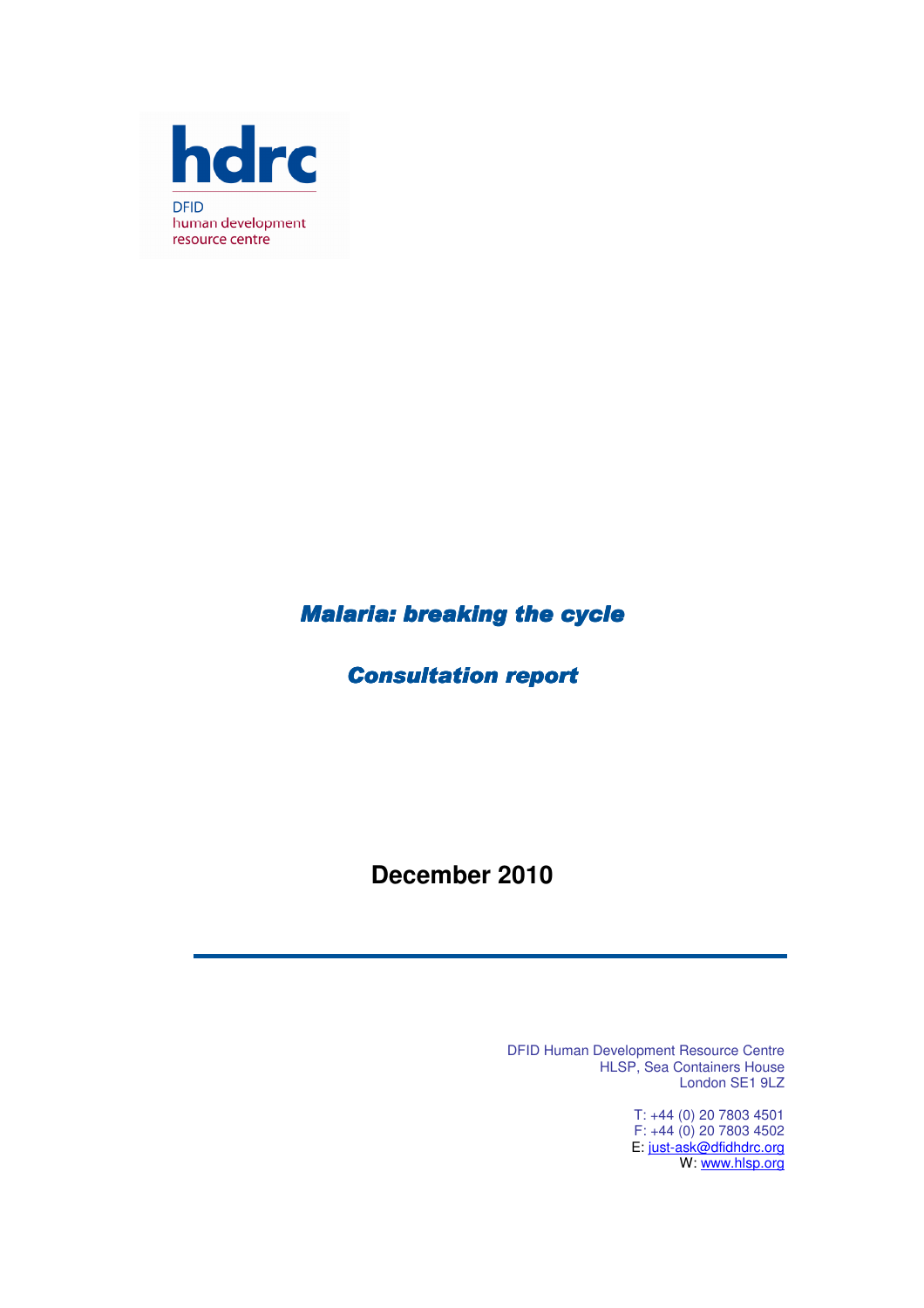# **Table of Contents**

| -20 |
|-----|
|     |
|     |
|     |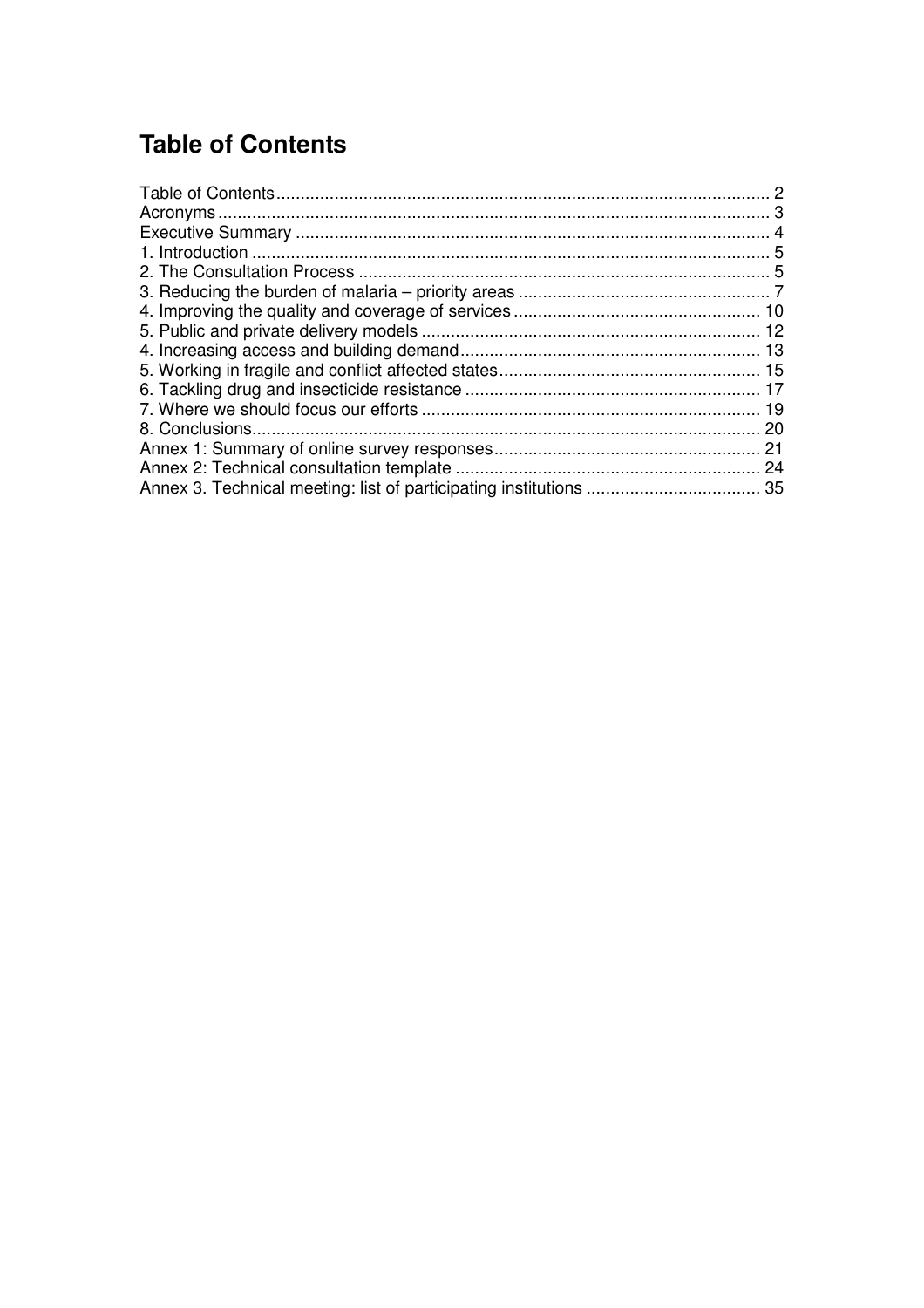# **Acronyms**

| Organisation for Economic Co-Operation and Development      |
|-------------------------------------------------------------|
|                                                             |
|                                                             |
| Office of the United Nations High Commissioner for Refugees |
|                                                             |
|                                                             |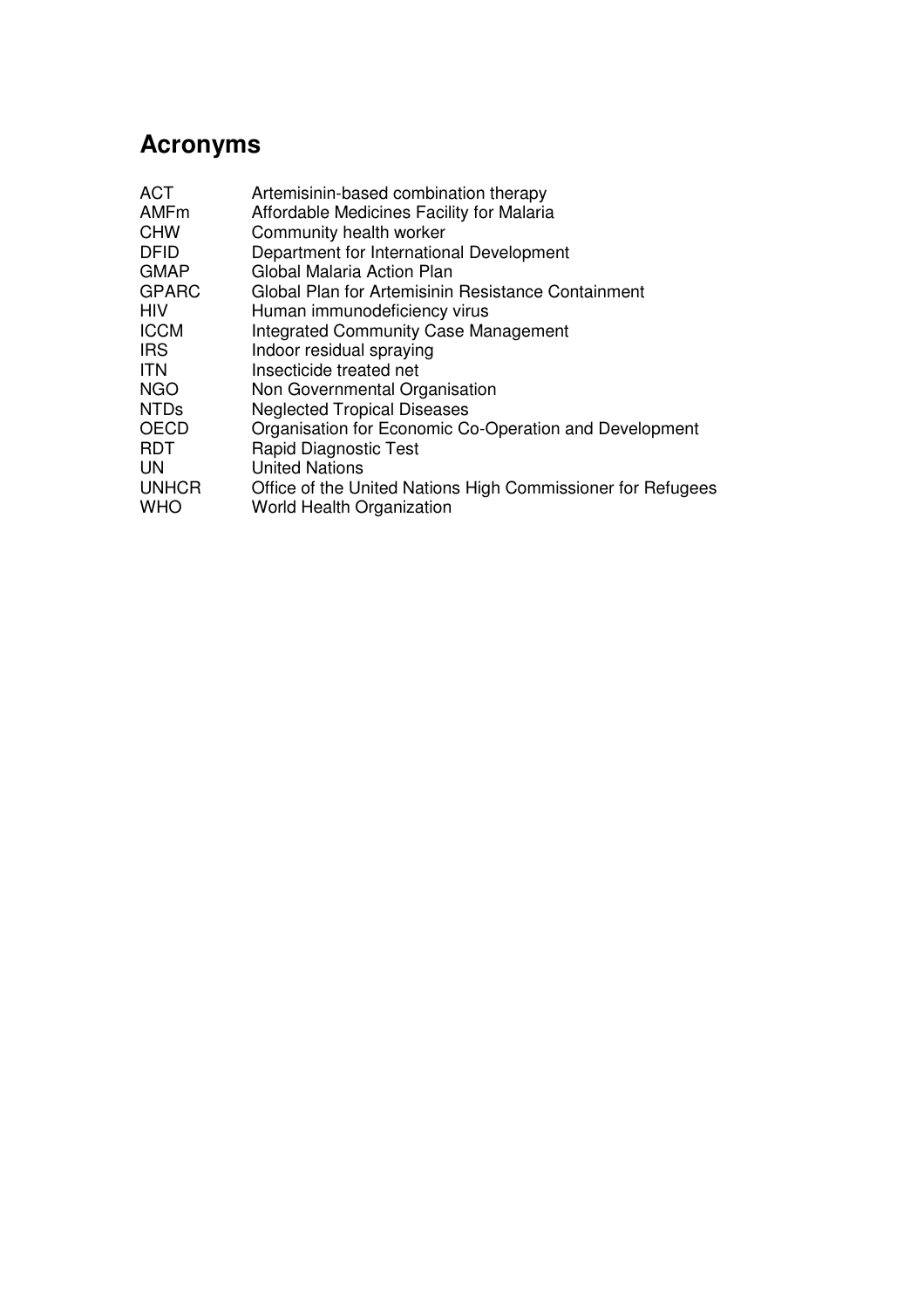## **Executive Summary**

The Department for International Development (DFID) conducted a public consultation to seek inputs into its Malaria Business Plan. The Business Plan is part of the UK's commitments to Millennium Development Goal six.

The 12-week consultation took place from 2 August to 26 October 2010. It gathered views from UK and international experts and the public through an interactive website, individual and group submissions, and technical workshops.

We received over 540 responses, either from the online or technical submissions. This report summarises the key messages we received, and how we have responded to them through the Malaria Business Plan.

The responses show that there is strong support for DFID's role and current approach. There is consensus that focus on broad health systems is needed. This includes integrated delivery, strengthening health information systems, stronger commodity supply chains, management capacity and human resources for health – with increased emphasis on the district level.

Key areas of interest emerging from the responses include: community systems and the role of community; education and participatory approaches for prevention/awareness; and how to work with the private sector. Vector control/management (beyond bednets) and more effective coordination with other sectors were also emphasised. Respondents also noted the significant knowledge gaps and the crucial role of research.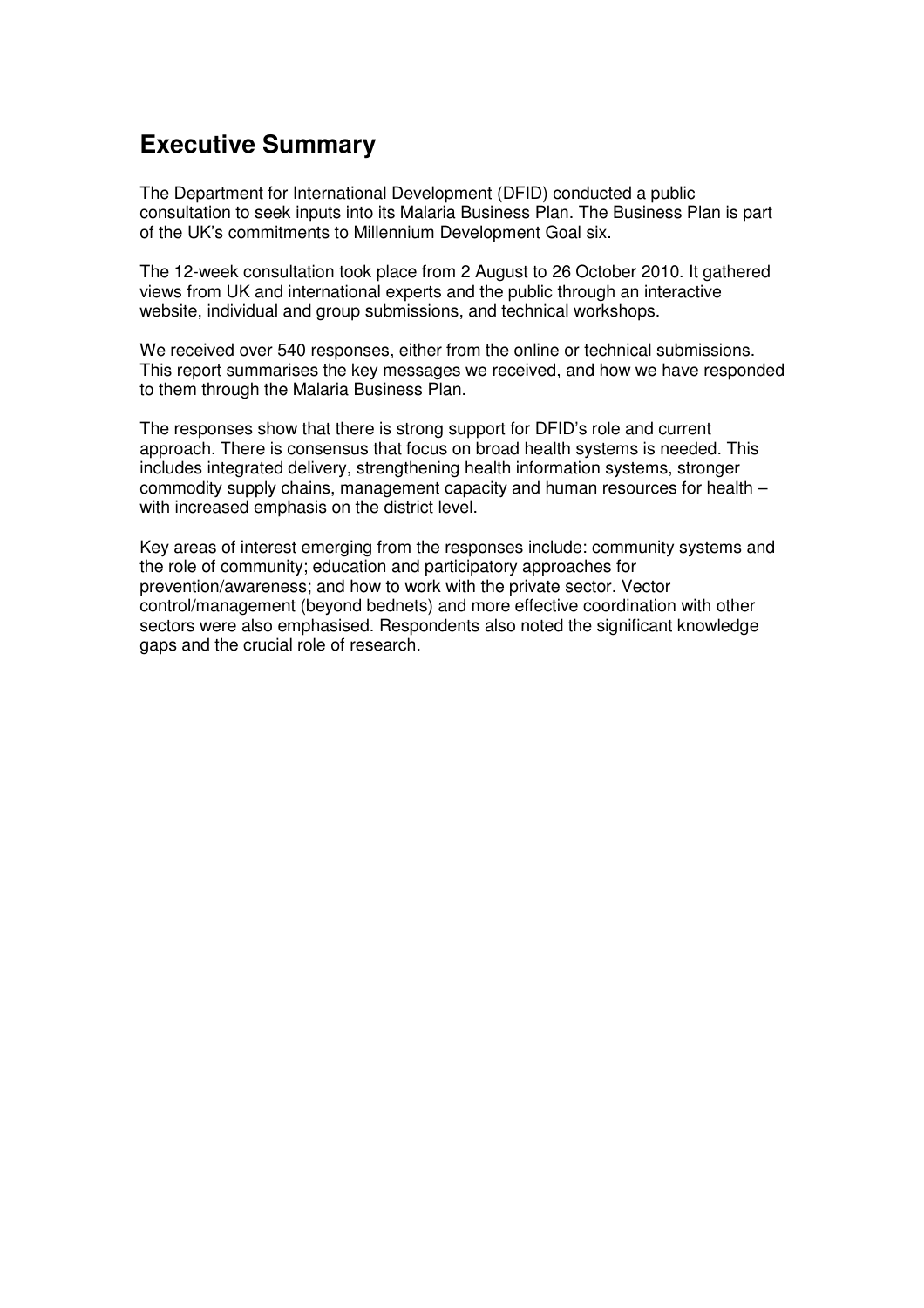# **1. Introduction**

In July 2010 the UK Government announced its plan for a new Business Plan on malaria as part of its commitments to Millennium Development Goal six (combat HIV and AIDS, malaria and other diseases). Following the announcement, we launched a public consultation to gather inputs from UK and international experts and the public into the Malaria Business Plan.

The 12-week consultation took place from 2 August to 26 October 2010. We sought views through the website and direct consultation with partners. The website<sup>1</sup> gave background information and offered the following feedback options:

- A short online survey (see Annex 1)
- In depth feedback though a response template; based on seven broad questions (see Annex 2);
- In depth feedback through an online discussion forum (based around the same set of seven questions);
- A dedicated email address (malaria@dfid.gov.uk).

In addition, we organised two consultation workshops with key stakeholders. The first took place in London on 28 September, and the second in Nairobi, Kenya on 28 October 2010.

We had a very large response to the online/email consultation (with over 500 responses in total); through the workshops, we gathered the inputs of over 50 organisations.

This report synthesises the key messages we received, and how we have responded to them through the Malaria Business Plan. It does not cover each specific comment made by respondents in their submissions, but highlights the key issues and challenges raised more frequently. It starts by giving more details about the consultation process, outlines the major issues highlighted by respondents, and how we have addressed them in the Business Plan.

## **2. The Consultation Process**

Giving the people the chance to contribute is wonderful. I must commend you on your openness in that regard.

## **Facts and figures about the response**

In total we received:

- 483 responses though the online survey;
- 30 group/organisational responses through the template provided:
- 12 individual responses (6 using the template provided; 6 email messages);
- 79 postings in the online discussion forum;
- inputs from London consultation meeting (30 participants);

 1 http://www.dfid.gov.uk/Media-Room/News-Stories/2010/UK-aid-to-combat-malaria/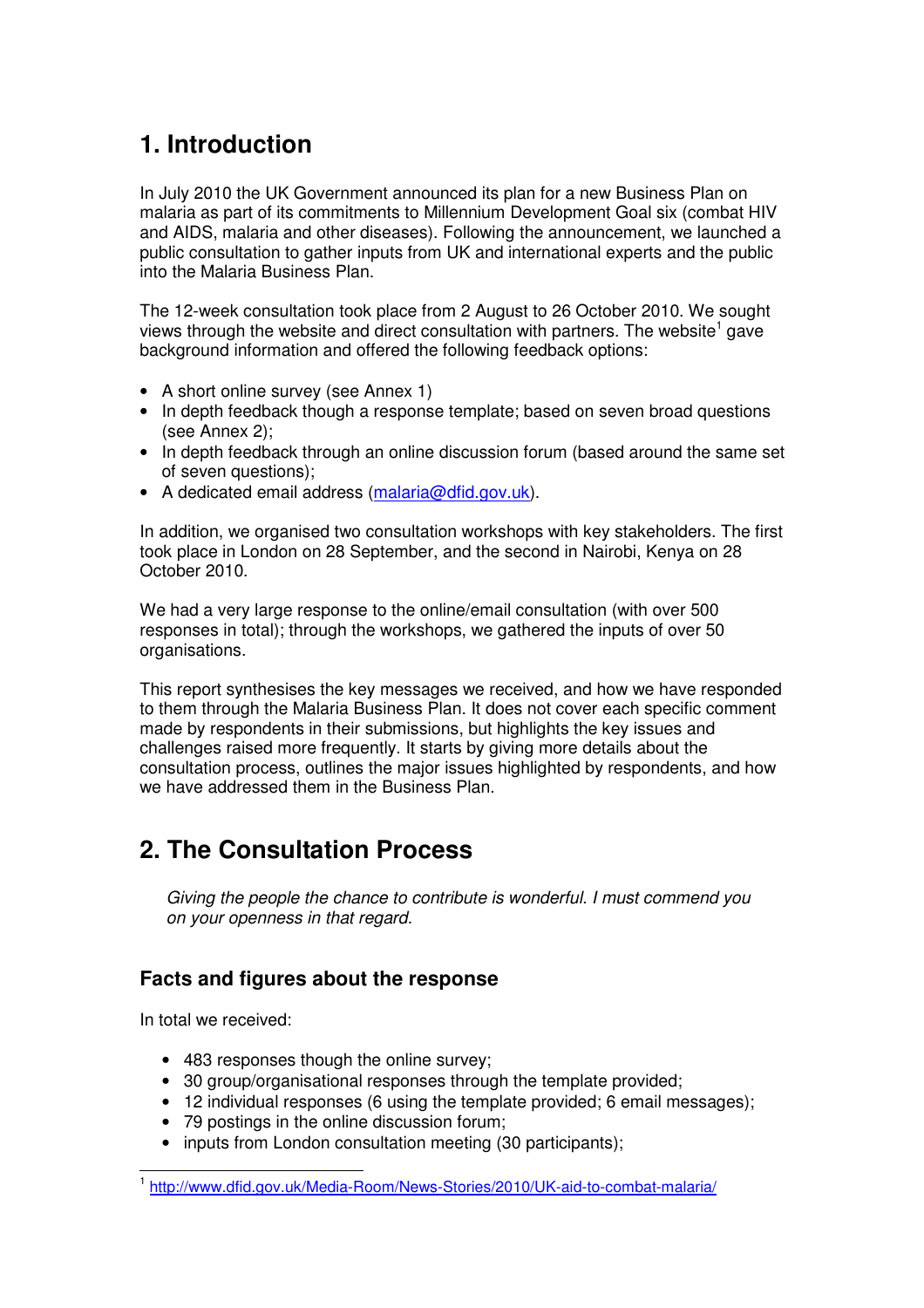• inputs from Kenya consultation meeting (over 20 participants).

#### **Online survey: distribution of respondents**

| By affiliation:    | Academic/researcher<br>Civil society/NGO<br>Health professional<br>Public | 30% (144 respondents)<br>25.2% (121)<br>17.9% (86)<br>14.8% (71)       |
|--------------------|---------------------------------------------------------------------------|------------------------------------------------------------------------|
| By country/region: | UK<br>Africa<br>Other OECD countries<br>Asia<br>Other non OECD            | 40.4% (193)<br>26.6% (127)<br>20.7% (99)<br>10.0% (48)<br>$2.3\%$ (11) |

The summary breakdown of survey responses is presented in Annex 1.

**Technical consultation**. Among group responses, almost half were from, NGOs; followed by private sector/industry respondents; academia and professional bodies.

**Meetings**. The one-day workshop in London and the half-day workshop in Nairobi were attended by a mix of international organisations (including UN, donors and foundations), NGOs, research institutions, and private sector/industry partners. The list of organisations consulted during these meeting is in Annex 3.

## **Analysis of responses**

Responses were analysed independently of the Business Plan development process to guarantee maximum objectivity. Because of the different formats (meeting reports, survey, emails and word documents) and variations the phrasing of questions, all responses were first collated separately by format, and then analysed against a broader framework, consisting of the broad logframe headings of the Malaria Business Plan (working draft dated 28 October): a) Improve quality of services; b) Increase access and build demand; c) Support innovation and global public goods; and d) Focus on impact and results.

The specific survey questions were then used to further categorise the results. For the purpose of this summary report, we have further refined the categories to highlight areas where we received a 'critical mass' of responses. All responses have been fully anonymised.

### **Your comments on the process**

We received two types of feedback: appreciation for the opportunity to participate in the consultation, and comments on the survey methodology. The survey asked respondents to choose from a selection of priority areas (see questions in Annex 1), with the option of providing further comments in a separate box. Many respondents queried this approach, as they felt it gave them a limited number of options to choose from ('it is not helpful to recommend that DFID focus only on one of these'; 'It is very difficult to choose one focus, as all these objectives are inter-connected'). We believe that those who found the survey approach too simplistic might have found the discussion forum or technical response template more suitable tools for giving us their responses. The survey was designed to reach a broad, non-expert audience. It is possible that the website unwittingly directed a majority of respondents to the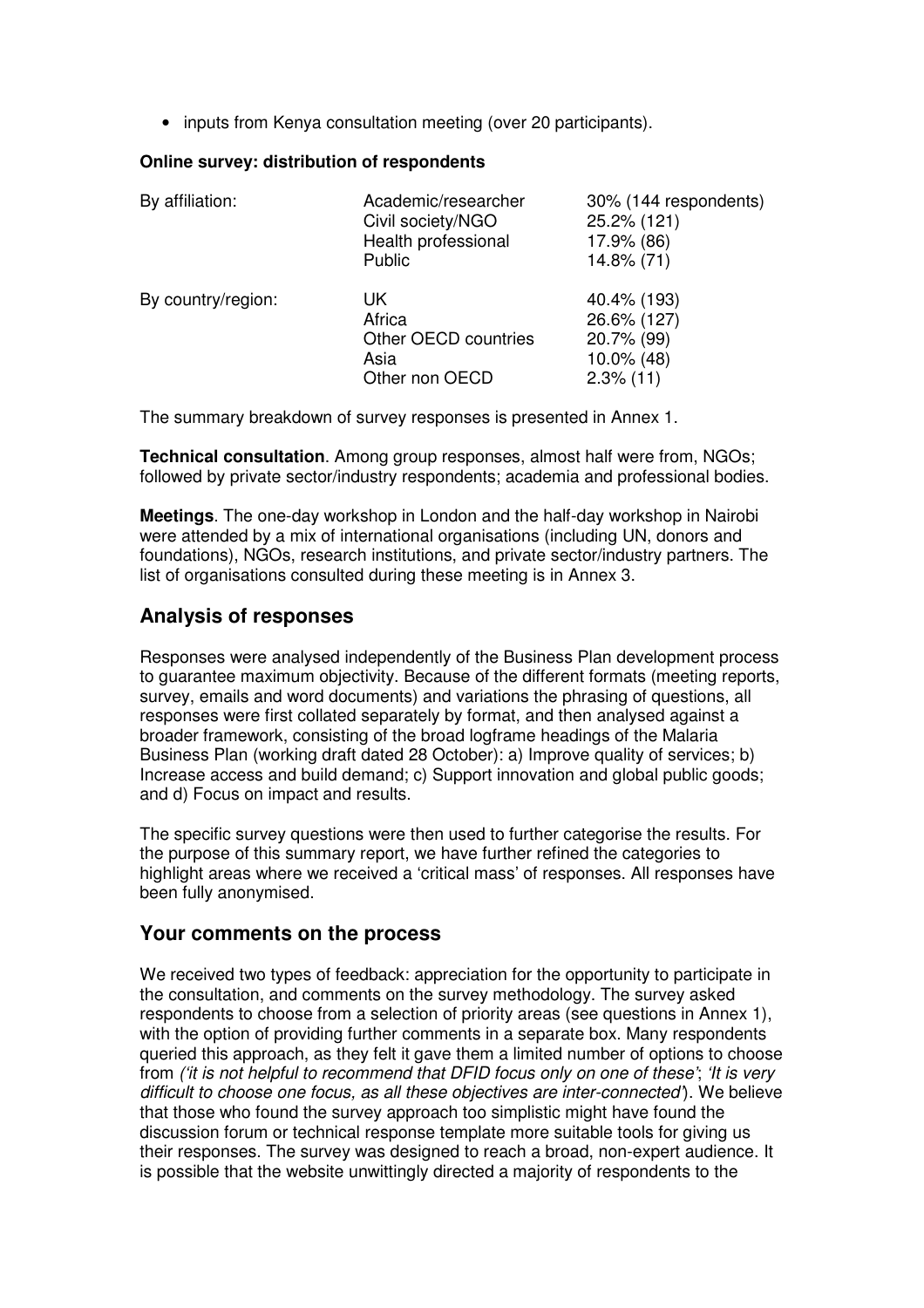survey, as opposed to the technical consultation tools; one lesson for the future to give clearer directions and explanations regarding the range of available options.

## **3. Reducing the burden of malaria – priority areas**

Tackling malaria is very important… this does not necessarily mean supporting malaria-specific interventions. Strengthening health care systems and provision is just as important for successful malaria control.

We asked what we should focus on in order to reduce the burden of malaria.

Your key messages were:

- 1. Invest in the systems that allow malaria and other health interventions to be delivered.
- 2. Avoid over-reliance on a single intervention.
- 3. Balance this approach with investment in community systems and involvement.
- 4. Don't neglect: information and education approaches; vector control; integration with other sectors.
- 5. Maintain focus on control but keep an eye over longer term goals.
- 6. Leverage your leadership position to influence countries and other stakeholders.

## **You said …**

**Invest in the systems that allow malaria and other health interventions to be delivered**. You highly value our approach based on strengthening health services and systems. There is overwhelming consensus that we should continue to view investment in malaria prevention and treatment interventions as concurrent to investment in the systems to deliver them. This includes integrated delivery, strengthening health information systems, commodity supply chains, management capacity and human resources for health. You recognise that this will take time and persistence, and appreciate our focus on supporting long term solutions rather than 'quick wins'.

**Avoid over-reliance on a single intervention**. You strongly expressed the view that we should not prioritise one intervention over another – but maximise coverage with all existing interventions, depending on the context – and that none of these interventions can be delivered effectively without a functioning health system. When pressed to select a priority (as we did in two survey questions), there was no overall 'winner'. While generally respondents favoured giving people more education and information, a very large number also mentioned the opposite: relying less on behaviour and more on fighting the malaria carrying mosquito.

#### **Balance this approach with investment in community systems and**

**involvement**. You gave us a strong message to balance support for health systems with a focus on communities. This includes greater involvement in delivery (community case management), strategies that foster community ownership of behaviour change interventions, education of communities about their health rights, and generally any approach that empowers communities to demand good services and leads to increased **accountability**.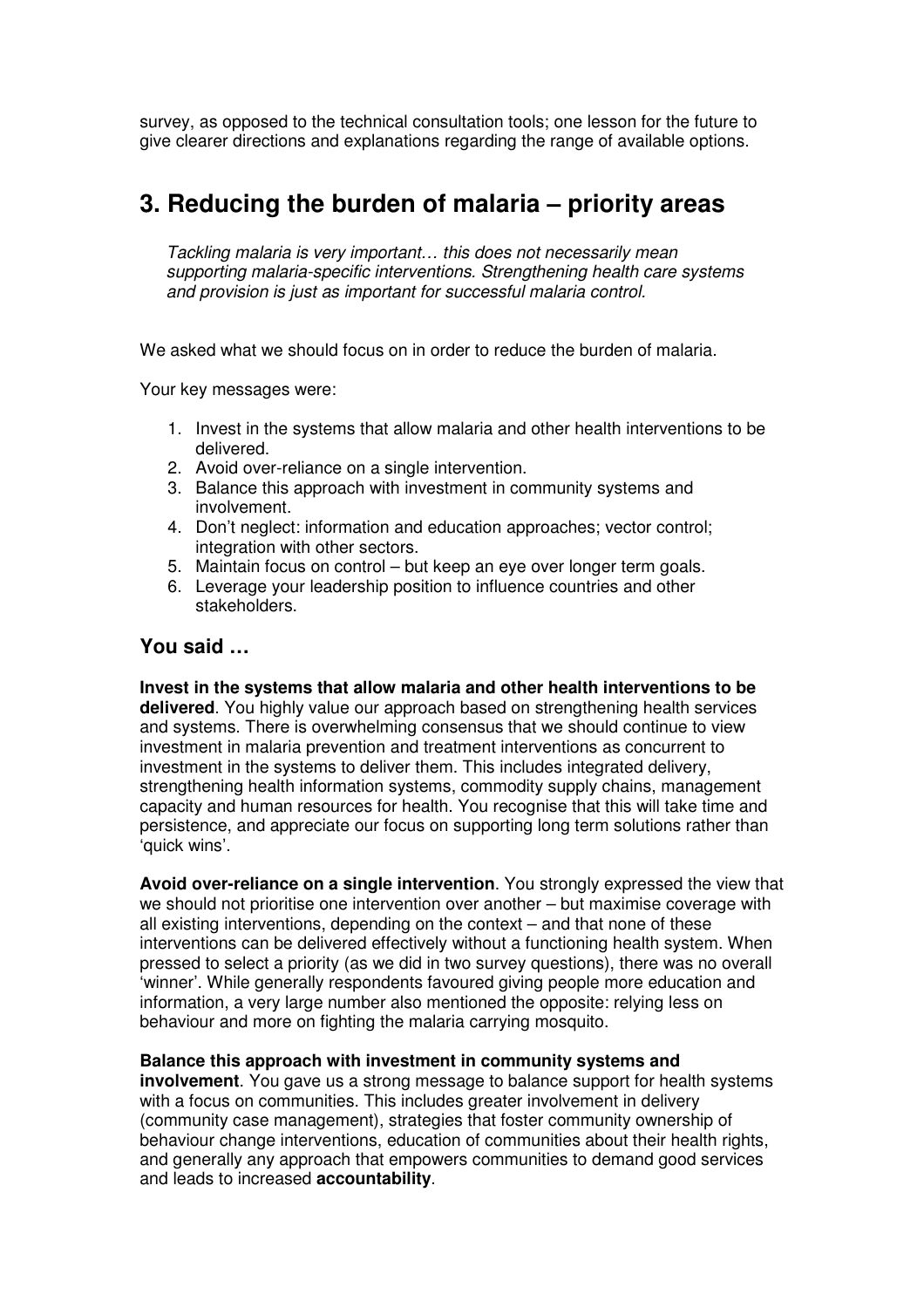Information is power! When the people are informed, there will be a demand on the commodities currently available and skills of providers. This will have a feedback effect on providers to improve their skills and the government/donors to provide more commodities. And the citizens will move towards preventions strategies.

**Don't neglect …Information and education approaches**. Both the survey and technical consultation strongly emphasised effective, context specific communication and behaviour change interventions (second only to health systems). You noted that this would require collaboration with a range of partners, coordination with other health and sector strategies (such as education), and greater efforts to measure the outcomes of such approaches.

Various methods of **vector control/management** (beyond bednets) were highlighted in both the technical consultation and online survey – from Integrated Vector Management, to chemical and biological control, to tackling broader environmental factors. You argued for stronger and more effective integration with **sectors outside health**, including agriculture, housing, water and sanitation, and others. Again, the responses emphasised the importance of community involvement.

**Maintain focus on control – but keep an eye over longer term goals**. This elicited contrasting views. Some argued that 'the only truly successful campaign against malaria has to focus on eradication' and 'anything less is a recipe for dismal failure'. However, the majority was in favour of balancing shorter term goals (maximising the impact of existing strategies in high burden countries) and longer term agendas – sustaining the gains where progress has been made, developing new tools and approaches and preparing for their introduction (including a vaccine). You also told us to be flexible and responsive to changing country situations.

### **Leverage leadership position to influence countries and other stakeholders**.

You have expressed high expectations that we will use our role to influence the international response and increase the efficiency of the global investment for malaria. You specifically mentioned the role we should have in:

- influencing country governments to commit funding for health (and more specifically, to meet the Abuja commitments on health financing);
- mobilising and coordinating with other donors to provide greater and more predictable funding, in line with the aid effectiveness principles;
- ensuring that the Global Fund to Fight AIDS, TB and Malaria is fully funded, and the range of its funders is broadened;
- strengthening coordination with other sectors, existing country-led initiatives, as well as among partners;
- mobilising resources for countries that have received insufficient support by the international community, particularly francophone countries in West and Central Africa.

## **We did …**

**Health systems and services.** Investing in stronger health systems provides the platform for the delivery of quality malaria services to those who need them. Our general health programmes in developing countries therefore also indirectly support malaria control in affected countries. Ensuring that investments in malaria responses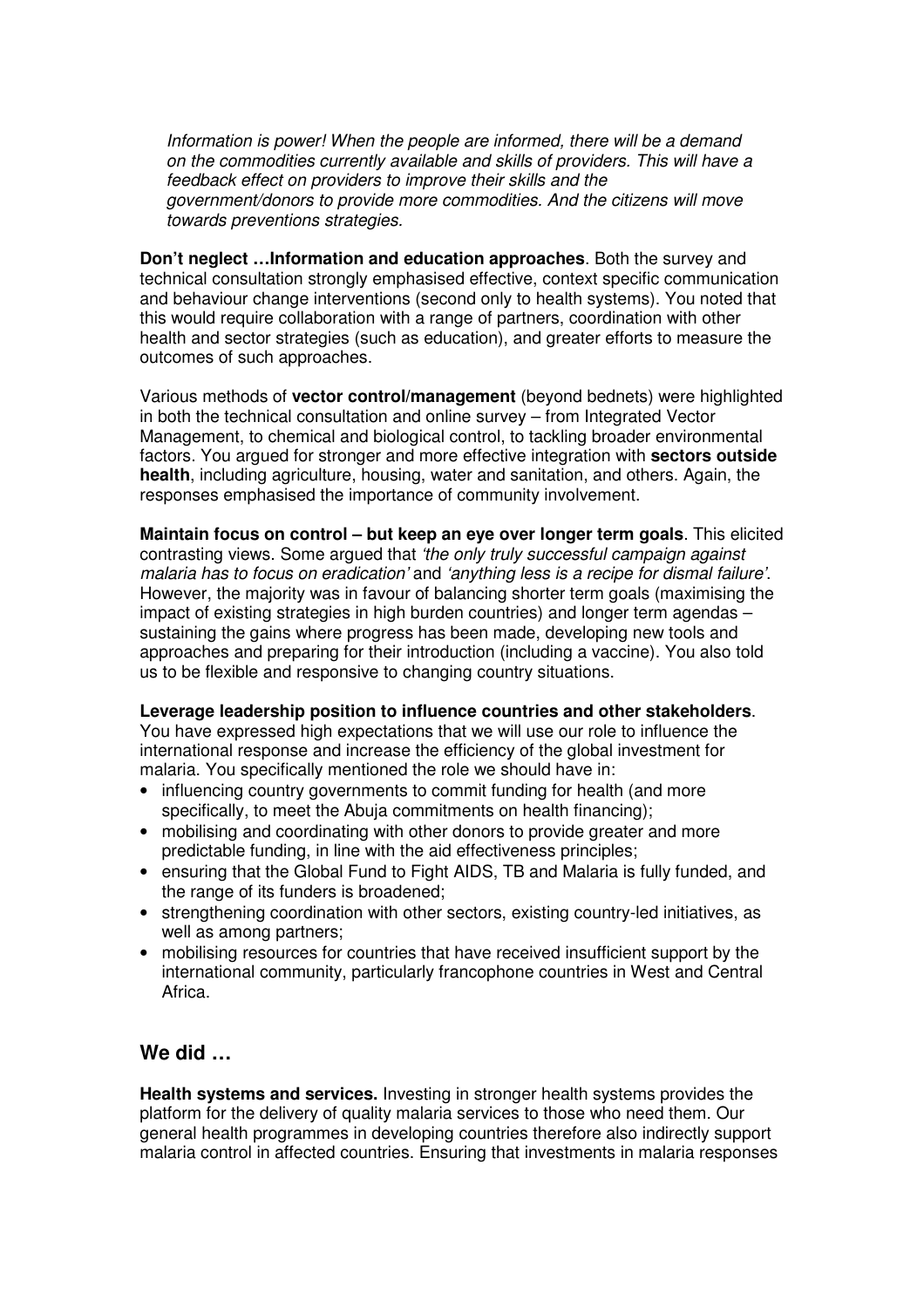deliver wider health benefits, and that programmes are integrated as part of broader health services also likely to be important in achieving long-term control.

**Interventions**. One pillar of our framework is that 'Evidence based and context appropriate mixes of prevention and treatment interventions are provided as part of broader programmes to deliver maximum health benefits and value for money'. A combination prevention approach will be needed to effectively control malaria; what works best will vary across and within countries. We believe that insecticide treated nets (ITNs) are a central pillar of malaria prevention. However, their benefits depend on consistent use, replacement or re-treatment with insecticide when needed; ITN programmes need to identify ways to support both of these requirements, and awareness raising about why nets are important as well as how to use (such as showing how to hang them) and care for them.

**Community systems and involvement**. Increasing community knowledge and participation is one objective of our framework for action. We recognise that strengthening community focus and accountability of services are important to better malaria and health outcomes. Raising community awareness about correct diagnosis, and addressing expectations for treatment where diagnosis is negative is also likely to play an important role in supporting uptake and proper use of diagnosis. We also recognise that several countries have successfully expanded effective diagnosis and treatment for malaria through community based care as well as health facilities. With appropriate supervision and reliable supplies of medicines and health commodities, community health workers can successfully provide packages of essential preventive and treatment services.

**Information and education approaches.** Information on malaria prevention, treatment and where to access services are important to building demand. Investments to improve education, the role of women, and empowerment and building government accountability to communities can all have indirect effects on the drivers of malaria transmission and/or malaria related health outcomes. We believe that empowering communities and civil society in developing countries must be central to the UK Government response to malaria. NGOs and civil society organisations will be a channel through which this is achieved.

**Vector control.** There is clear evidence that indoor residual spraying (IRS) can play an important role in reducing the malaria burden in certain settings. However, we recognise that IRS is yet to be scaled up in many endemic Africa countries.

**Sectors outside health.** In the Business Plan, we have highlighted the importance of broader interventions to support malaria outcomes. These include: addressing indirect environmental drivers (such and managing water and sanitation, and better planning of changes in land use) as well and other indirect drivers of poor health, such as poor living and working conditions or social exclusion and inequalities.

**Our goals.** Our framework for action focuses on controlling malaria in high burden countries. It contributes to meeting the near term objectives of the Roll Back Malaria Partnership's Global Malaria Action Plan (GMAP). However, we also believe that investments in improving malaria diagnosis, treatment and surveillance; adapting malaria programmes once control has been achieved; investing in new prevention and treatment tools; and containing the threat of resistance to drugs and insecticides also contribute to achieving the longer term aspirations of progressive elimination and eventual eradication, when this becomes feasible. The GMAP sets the longer term objectives of progressive elimination and eventual goal of eradicating of malaria.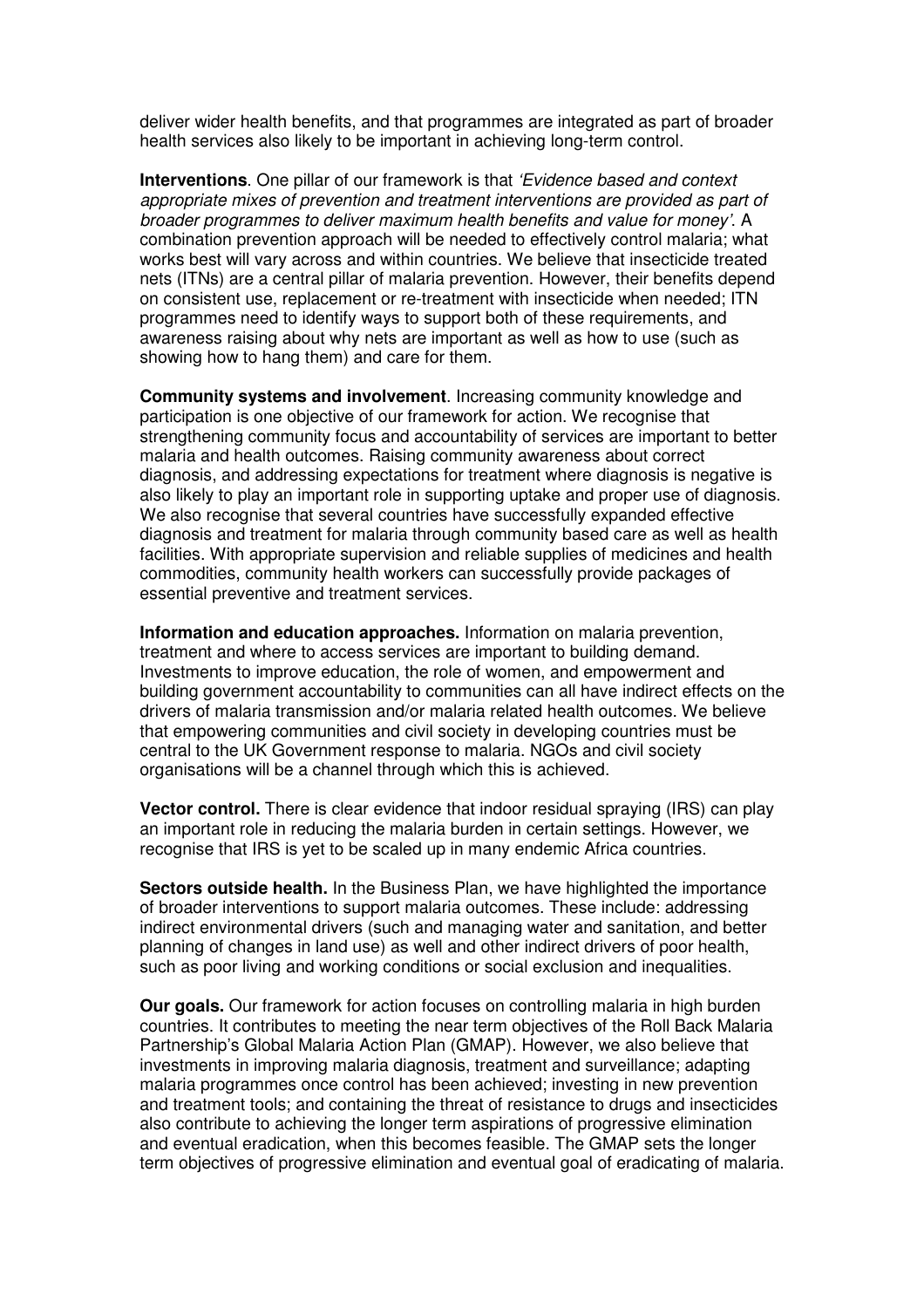**Influence countries and other stakeholders**. A guiding principle of our framework for action is 'Working with international partners to ensure that global efforts support countries to tackle malaria as efficiently as possible'. In addition to our bilateral programmes, we work through multilateral channels to influence global responses to malaria and to promote improved performance, transparency and accountability in the international system. We will also work with leading bilateral and foundation partners to ensure that our contribution to malaria complements other global programmes, and adds maximum value for communities and countries affected by malaria. Section 3 of the Business Plan explains how we set out to work with a range of partners, globally and in the UK.

## **4. Improving the quality and coverage of services**

Improving management may be the most cost effective way in which DFID could contribute.

Innovative and creative delivery mechanisms necessarily need to be brought down to the community level, involving community health workers.

More specifically, we asked how we should best support health services and systems for the effectiveness of malaria interventions, and what innovative approaches we should focus on.

The most recurrent issues you raised were:

- 1. The need to focus on the broad health system, and particularly on those areas that have received less attention to date, such as strengthening health information systems, commodity supply chains, management capacity, with increased emphasis on the district level.
- 2. The need to balance this with investment in community responses
- 3. The many opportunities for integrated delivery of a range of health interventions together with those for malaria.

## **You said …**

The broad **health system**. Key themes highlighted by respondents included:

- Focusing on the **'periphery'** ensuring that system-related activities reach all tiers of the system, and particularly the more peripheral areas. This includes strengthening management capacity at district/sub-district level, delivery of interventions at peripheral health facilities, better distribution of health workers, and district surveillance systems.
- Health worker **supportive supervision**: apart from the need to increase the number of health workers and improve their distribution, many respondents stressed the importance of increasing health worker support and supervision, and of exploring innovative approaches to this.
- **Health management information systems** and **commodity supply chains** are mentioned as key gaps. In relation to health management information systems, there is great interest in new technologies for data capture (such as SMS technologies). Other specific needs you mentioned include: tracking coverage with artemisinin combination therapies (ACT) and rapid diagnostic tests (RDTs) coverage; systems for tracking progress at sub-national/district level (and making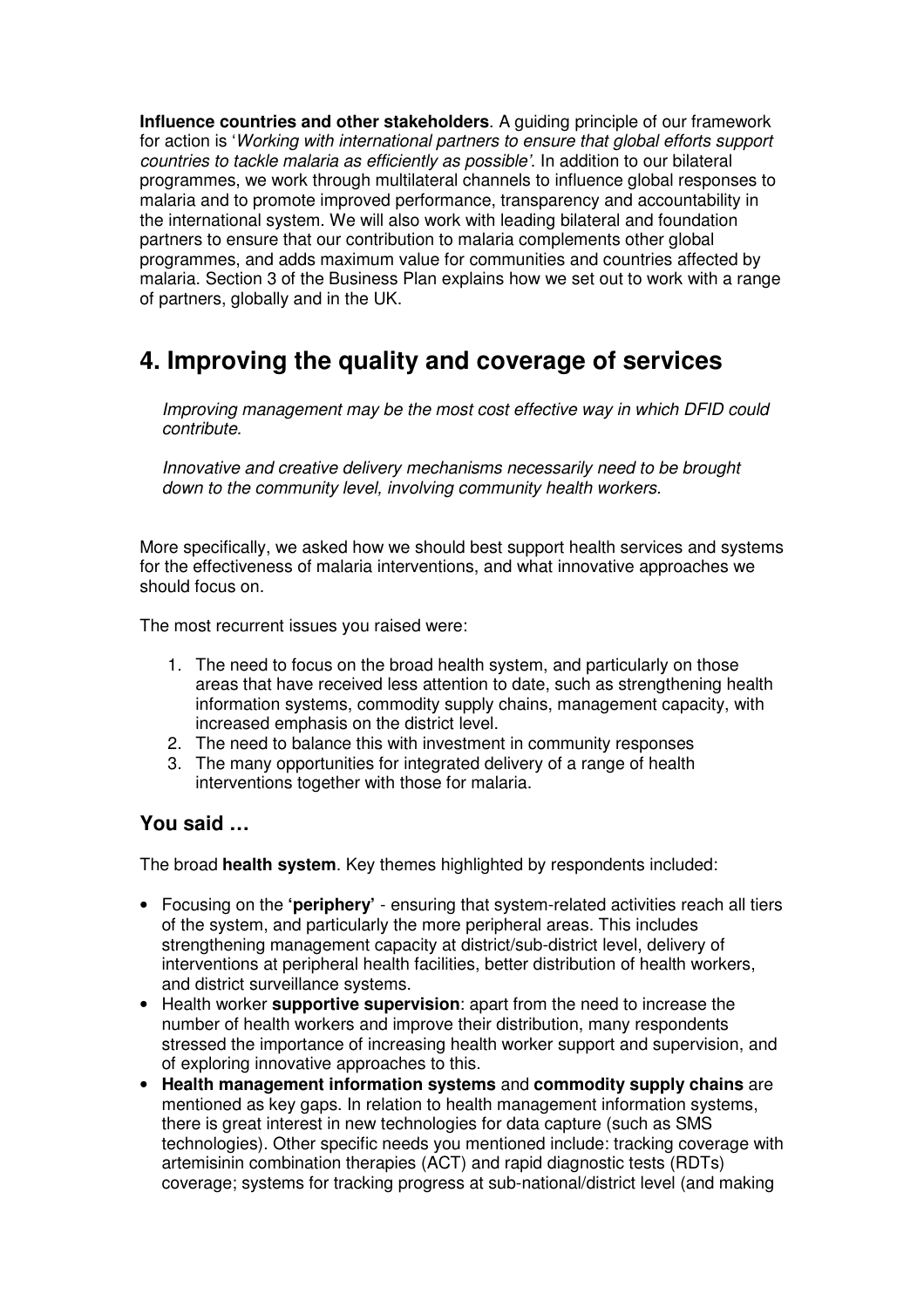then responsive to the implications); data from the commercial sector. You noted that weak commodity supply chains seriously limit the long term success of malaria control, and more attention to this area has potential for great increases in efficiency. Suggestions include: using innovative techniques such as SMS messaging to report stock levels and transfer data from the periphery to the centre on a real time basis; using the private sector for professional logistics/procurement support; studying and leveraging existing distribution systems for other (nonhealth) products; gathering data from the commercial sector and on how private markets work in each country.

• Strengthening **financial and programme planning and management capacity**  with long term technical and financial support for programme management, planning, budgeting and coordination particularly at district and sub-district level. You also recognise that measuring malaria specific impact and attribution to this will be difficult.

**Community responses.** You highlighted the need to strengthen community systems for case management, surveillance and the integrated delivery of other health interventions. This should include support and supervision as well as adequate incentives for Community Health Workers, who are at risk of becoming 'overloaded'.

**Integrated delivery**. You recognise the integrated delivery of various health interventions as the way forward, mentioning the numerous untapped opportunities; the fact that RDTs are identifying an increasing proportion of fevers as non malarial; that integrated case management reduces cost and duplication, and is more effective and acceptable for the user. However you also recognise that more implementation research needs to be carried out in this area.

You welcomed DFID's emphasis on maternal health and the related opportunities for malaria, but also told us not to forget child health interventions. You see the opportunities in Integrated Community Case Management (ICCM), integrated testing and management of three infections (malaria, HIV, syphilis), treatment of anaemia in pregnancy as part of ante natal care, nutrition, services for pneumonia and diarrhoea and other childhood illnesses. You noted that through the new Business Plans we are in a position to link planning for malaria and maternal health, and to advocate for the benefits of integration. Beyond maternal health, you stressed that DFID's current support for neglected tropical diseases (NTDs) also offers many integration opportunities, and lessons on how to do it.

### **We did …**

The broad **health system**. Supporting more effective financing, management capacity, human resources, commodity supply and use of information to deliver and monitor equitable results is one objective our framework for action. Our focus on impact and results requires that systems are in place that can routinely and reliably collect, process, analyse and act upon information about disease, service performance and health outcomes. Strong management capacity to allocate resources and drive performance effectively is particularly important. Working with country and international partners to strengthen routine reporting systems will also be a priority. Community confidence in the quality and functioning of services is also essential to support demand for and use of them.

**Community responses**. A number of countries are addressing the human resource challenge, lack of health infrastructure and limited access to facilities in rural and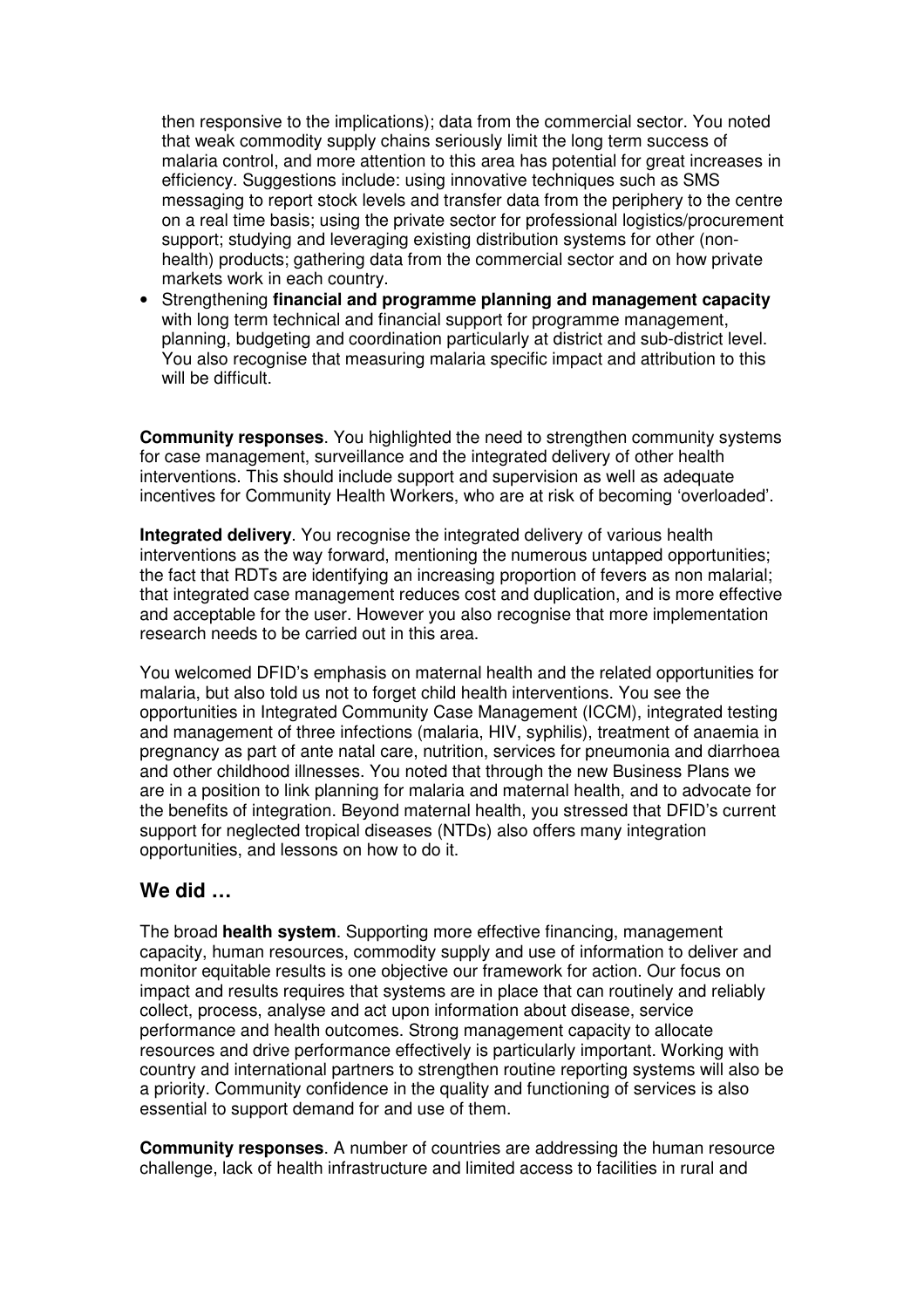poor areas by training people within their own communities to act as community health workers (CHWs). As mentioned in section 3, with appropriate supervision and reliable supplies of medicines and health commodities, CHWs can successfully provide packages of essential preventive and treatment services.

**Integrated delivery**. Linking malaria with other health and non-health services to maximise value for money and ensure sustainability is one objective in our framework for action.

At the point of care, better diagnosis of fever provides the basis for the appropriate treatment of both malaria and non-malaria cases, emphasising the need to integrate malaria as part of an essential care package. We expect that a considerable part of the return on investment in scaling up malaria responses will derive from broader health benefits.

Given limitations in the delivery systems, efforts should be made to optimise health benefits delivered by existing capacity (at the same time taking care not to overload the system and reduce quality). Integrating malaria with other health essential services – such as neglected tropical diseases, nutrition, HIV, maternal and child – can help address disease interactions and share the capacity of services that need to reach the same populations, particular the poor and those in remote areas.

## **5. Public and private delivery models**

Taking a balanced approach to public and private provision in malaria will, in the long term, provide the broadest access to current and future interventions. In addition, such a strategy will have positive secondary effects of developing the private drug distribution and retail sector, in support of DFID's drive to boost economic growth and wealth creation.

We asked in which key areas we should work with private and other non-state actors to deliver more successful malaria prevention and treatment outcomes.

The most recurrent issues and challenges you raised were:

- 1. Taking a balanced approach.
- 2. The significant role the private sector can play, but also.
- 3. The challenges of private sector standards, quality control, knowledge gaps, and equity.

### **You said …**

**Balanced approach**. You told us it is important to take a balanced approach, supporting a range of public and private sector partners and a variety of channels (including community-led delivery systems) to maximise impact and coverage. Although the vast majority of responses supports working with governments to strengthen health systems a few respondents to the online survey did raise concerns over corruption, citing it as a reason for favouring non-state actors as partners.

**Private sector**. There was also strong support for working with both the for-profit and not-for-profit private sector in a number of areas, and at different levels. Overall you made a strong case for increased involvement of the for-profit private sector,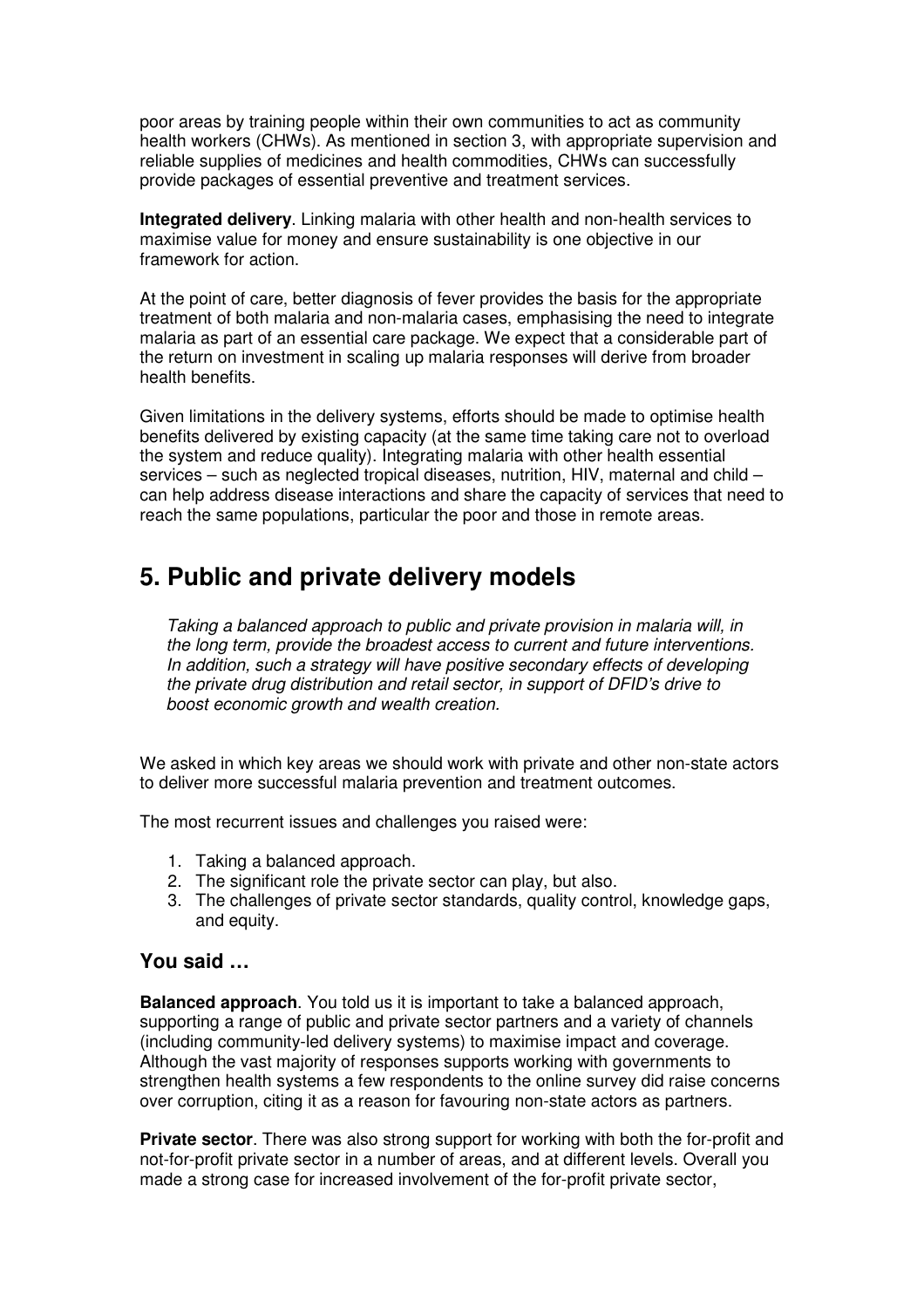particularly for increasing access to medicines and other malaria commodities. However, the spectrum of responses ranged from the argument that DFID could put more 'weight' behind its private sector strategy, including through its internal structure, and by eliminating 'different standards of measurement of efficiency, value for money, risk assessment between public and private sectors' – to disagreement with the rationale of engaging more with the private services just because often the poorest and most vulnerable use them, arguing that 'willingness to pay' does not necessarily mean 'ability to pay'.

**Challenges**. While recognising the important role of the private sector, a recurrent theme is also the need to tackle regulation, standards and quality control, which will require working with, and strengthening the public sector (particularly where governments are reluctant to partnering with the private sector). You also noted that better knowledge is required of this sector if we are to harness it effectively – from collecting and monitoring private sector data, and knowledge of how the sector operates in each country, to gaining better understanding of market dynamics beyond health. Questions remain on how to incentivise malaria diagnostic testing in the informal private sector, and strengthen informed demand by consumers.

**Equity**. There were some concerns about overlooking equity, which might be overlooked in the drive to expand services through the private sector. Some respondents specifically called for monitoring of equity in initiatives such as the Affordable Medicines Facility for malaria (AMFm) which supports provision of antimalarials in private shops.

### **We did ….**

One of our objectives is to support increased reach of services through public and non-state providers as appropriate. One pillar of our framework is 'Services are accountable to communities and delivered through a mix of public, private and nonprofit service providers appropriate to different settings.'

We recognise the private sector as an important channel to expand access to malaria prevention and treatment, and one which offers significant opportunities to accelerate achievement of the goal of universal coverage of services. However we do also recognise the several (well documented and widespread) challenges, including treatment quality and practice, and regulation. These will need commensurate improvements in the effectiveness of supply chains, supervision and monitoring of results. How to make better use of private sector capacity and reach remains an urgent research question for the malaria field if universal coverage of effective interventions is to be achieved.

We also recognise that it will be important also to assess what impact the AMFm model has on access and utilisation of ACTs by rural and poor populations.

## **4. Increasing access and building demand**

Information, awareness, empowerment of women/education, and having funds available to travel and pay for health care are crucial barriers - support programmes with proven track record to overcome these barriers.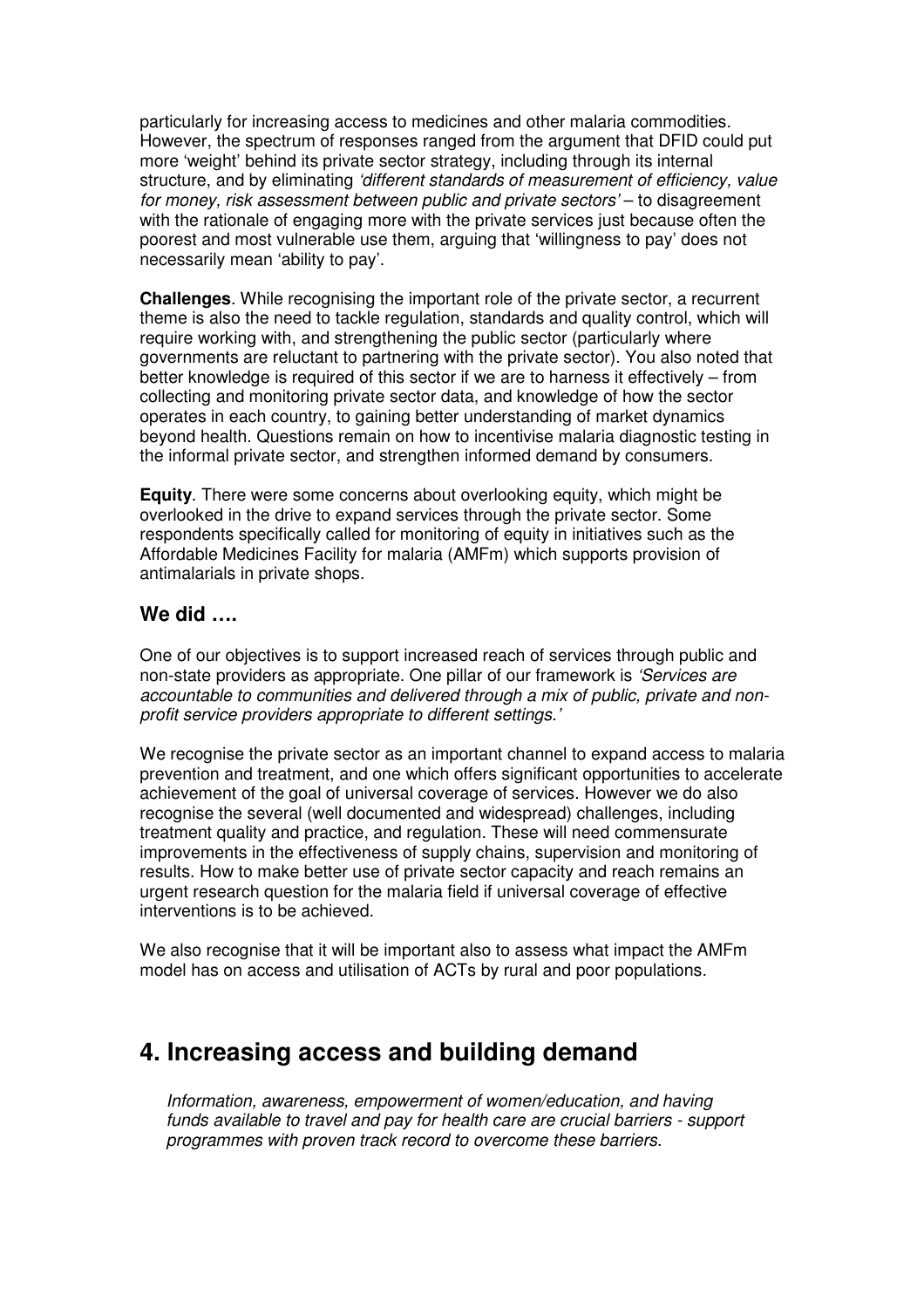In order to ensure a focus on equity in programming, all indicators need to be disaggregated for sex, age group and location, and where possible they should also be disaggregated by wealth quintile and ethnicity. Without this level of detail, it cannot be assumed that those most vulnerable to malaria are benefiting from DFID's programmes.

We asked what strategies and approaches should we focus on to ensure that we reach and have impact on the poorest and most vulnerable populations.

The most recurrent issues you raised were:

- 1. Increasing the reach of services through a variety of sectors and partners.
- 2. Monitoring equity.
- 3. Whether certain groups should be prioritised or not.
- 4. Removing financial barriers.

### **You said ….**

**Mix of delivery channels**. In order to increase access by the poorest, including the most remote and marginalised groups, you told us again to use a pragmatic mix of approaches which harness all sectors – private, public and community-led. In particular, respondents mentioned:

- Strengthening peripheral health facilities including human resources, and also distribution and transport systems.
- The crucial role of faith-based organisations and networks, and other communitybased organisations, especially in remote or fragile areas.
- Expanding integrated approaches, by using and expanding existing platforms (such as immunisation, community distributors for control of neglected diseases etc.) for malaria interventions.
- Strengthening community delivery.

**Mixed views about 'priority groups'**. Some noted that specific 'hard to reach' groups, particularly mobile populations (refugees, nomadic people or migrants) will require better understanding and specific efforts. However there was some 'discomfort' about choosing priority groups (a survey question); some felt that DFID should aim at universal coverage, as recommended by WHO, to increase access by poorest and most vulnerable. Others also expressed concerns that where transmission decreases, countries may step back from targeting populations such as pregnant women that will always remain vulnerable.

**Monitoring and evaluation**. There have been many calls for better context-specific analyses and disaggregation of data, so that it becomes possible to monitor whether the approaches used are truly reaching the most vulnerable.

**Removing financial barriers**. You mentioned various barriers constraining access to malaria and other health services (e.g. financial, physical, lack of education and empowerment more generally). After information/education, financial barriers were the most cited, with some calls for supporting governments to make essential health services free at point of use.

## **We did ….**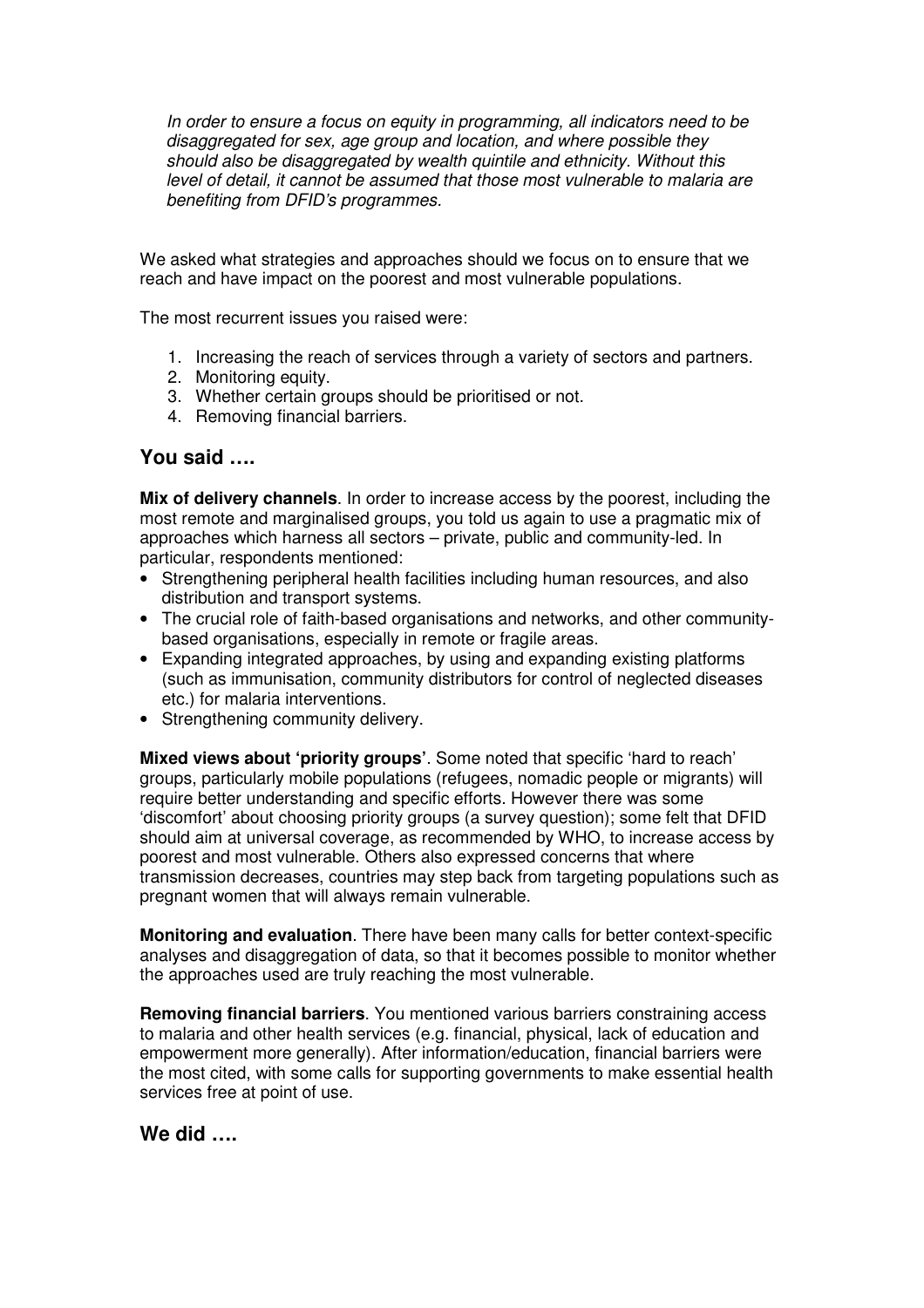Increasing demand for malaria and health services is an important corollary to increasing their coverage. Our actions will be guided by the following framework objectives:

- Support increased reach of services, particularly to marginalised populations, through public and non-state providers as appropriate
- Remove financial and other barriers to accessing services to support equitable outcomes
- Improve choice and responsiveness of services, including through results based funding approaches
- Reduce impact on households
- Increase community knowledge and participation.

Focus on the poor and vulnerable populations in high-burden countries in Africa and Asia is one of our guiding principles.

In the previous sections, we have outlined how we intend to strengthen health services and systems, take the opportunities offered by integrated approaches, and using community delivery systems. In doing this, we take into account of the fact that that remote areas are often underserved.

There is broad consensus that universal coverage of appropriate packages of prevention and treatment interventions can control malaria to very low levels, and virtually eliminate malaria deaths. The cost-effectiveness of these interventions is dependent on their being accessible to people when and where they need them, appropriately allocated or prescribed and properly used.

Whatever approaches are adopted, we believe that continued focus on ensuring equity is needed. In the Business Plan we have indicated how, where possible, we will support and seek disaggregation of indicators by gender and/or socio-economic status.

We also recognise that financing for health – from domestic and external donor sources – needs to be sufficient and allocated appropriately to provide good quality essential services and to support equitable health outcomes.

## **5. Working in fragile and conflict affected states**

Underpinning any work towards access to malaria prevention tools, diagnosis and treatment for populations in fragile and conflict affected states, should be the principle of equal access, irrespective of race, political affiliation, or faith.

We asked what we should particularly focus on to control malaria in fragile, conflict affected states and humanitarian situations.

The most recurrent issues you raised were:

- 1. Partnering with relevant organisations.
- 2. Effective financing and donor coordination.
- 3. Building country capacity.

## **You said …**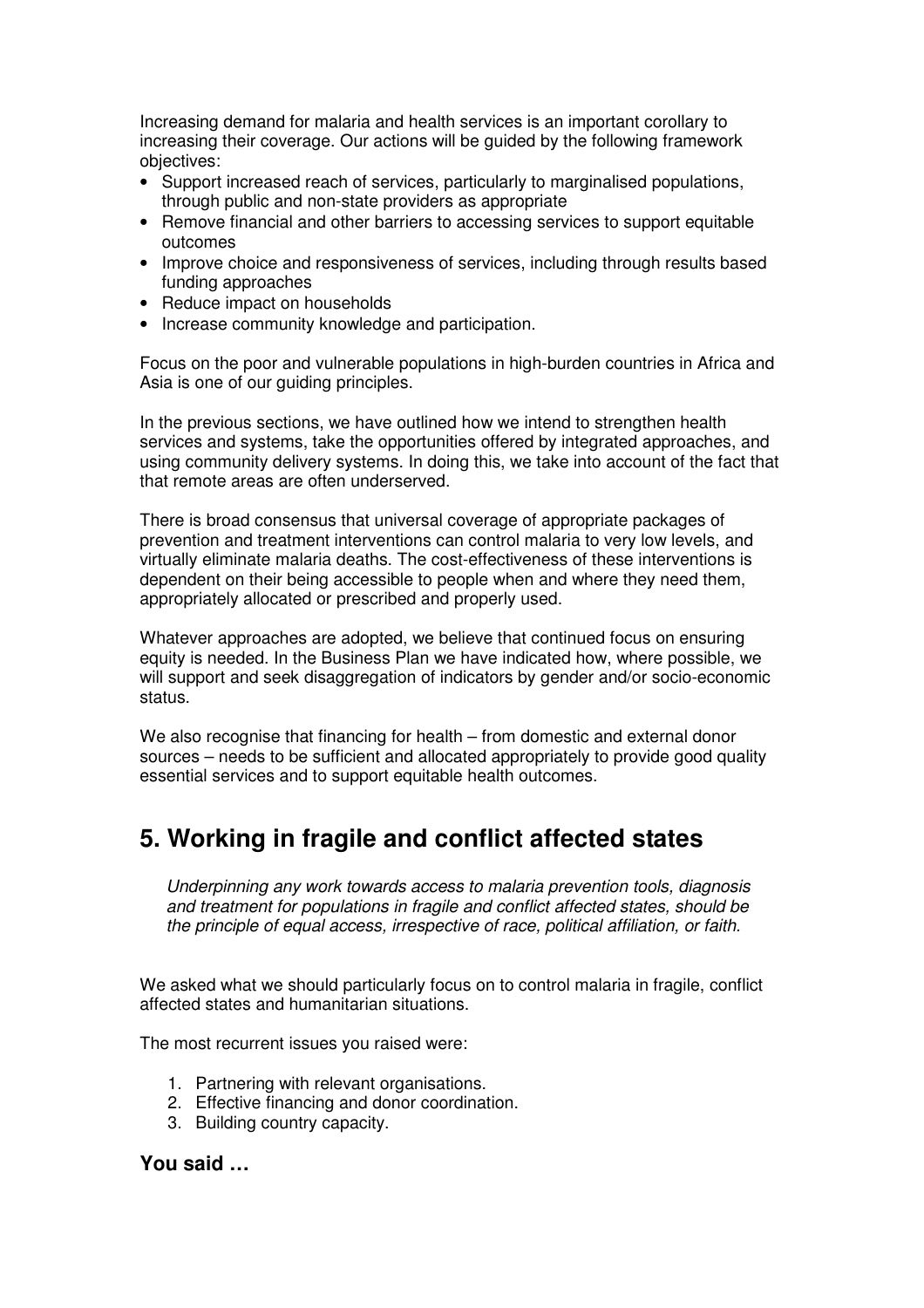We received fewer responses to this question compared to the others, perhaps reflecting the background of respondents. This, and the complexity of the issues raised by our question, made distilling the key messages more problematic. Your comments included:

**Partnering with relevant organisations**. In the context of emergencies and humanitarian responses, you told us to partner with, and fully fund, other organisations with the relevant expertise.

**Effective financing and donor coordination**. In the context of 'chronic' emergencies and post-conflict situations, some responses highlighted the need for flexible and predictable financing, and improved donor coordination, noting that sometimes there are gaps in the transition from emergency to long-term support.

**Building country capacity**. The responses overall stress the need to build longer term capacity and a functioning health system. However there were very divergent views on the channels for assistance (government, NGOs and other local institutions, private sector).

## **We did …**

We recognise the severe challenges of working in emergency situations or in conflict affected or fragile states, where public sector health systems are likely to be disrupted or may be perennially weak. Up to a third of malaria deaths are estimated to occur in countries undergoing complex emergencies. Conflict and natural disasters can result in movements of non-immune people into high malaria transmission areas, increasing the risk of malaria related illness and deaths.

However, there are also examples of effective malaria programmes in countries emerging from conflict, such as Eritrea and Rwanda. Crises can also provide opportunities for scaling up coverage as a result of increased number of implementing partners and opportunities for policy and practice change including the introduction of RDTs and ACTs.

Nine of the countries where we will support malaria bilaterally are considered fragile. In such countries, we will use a variety of funding channels and work with a range of state and non-state actors (National Ministries of Health, WHO, UNHCR and NGOs) to plan and implement context relevant responses – including strengthening surveillance and outbreak preparedness and response. We will work with partners, to ensure that malaria response strategies are included in, and coherent with the wider emergency health response.

The UK Government has the flexibility to use a range of instruments to support malaria and broader health results including, general budget support, sector wide approaches, working through UN or other agencies (e.g. in fragile states) and project funding. The most appropriate mix of approaches will used in different country settings.

We aim to coordinate our investments to complement those of other donors. And in all instances we will strengthen responsiveness and accountability to communities by supporting better availability of information and publish details of our own programmes.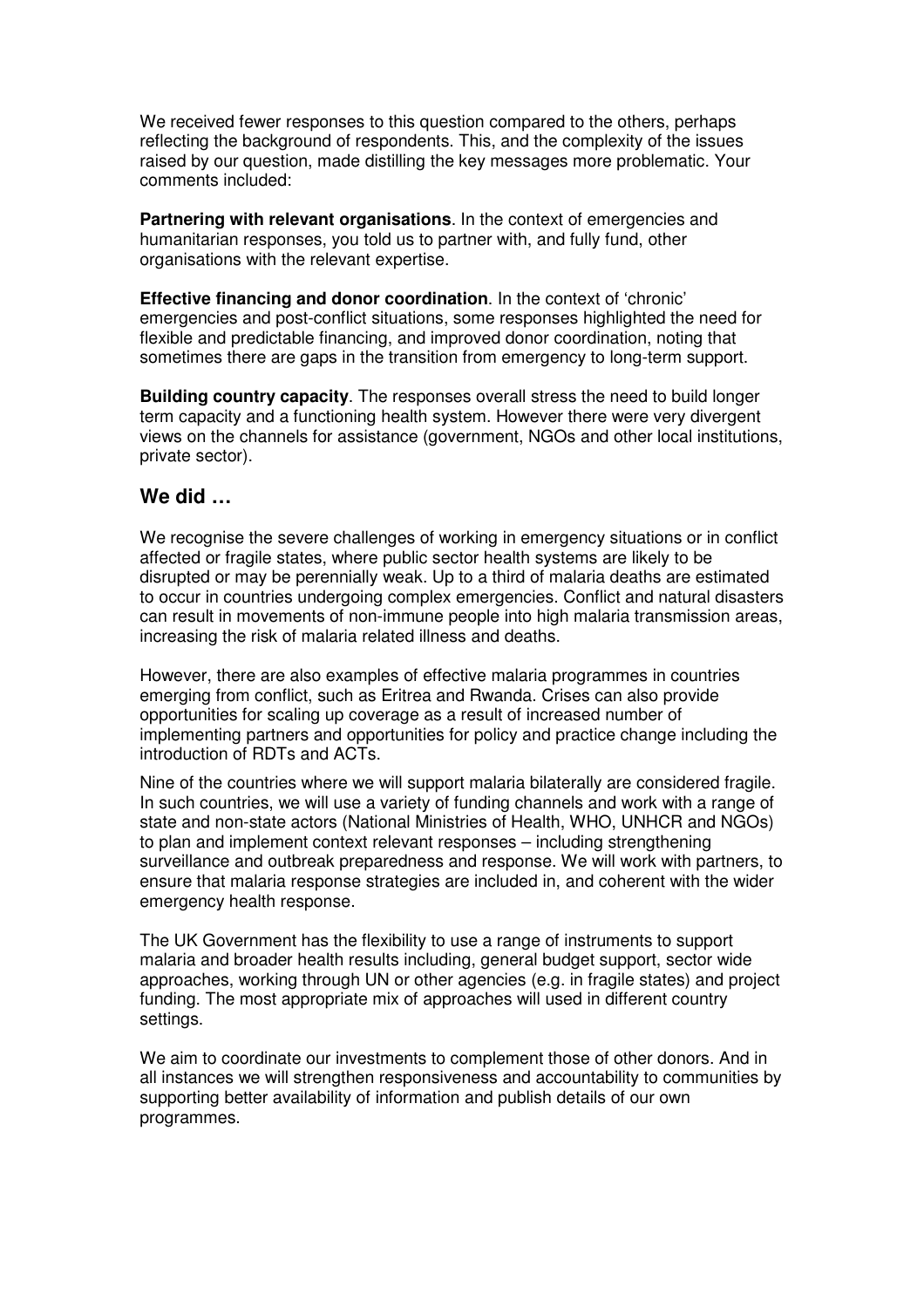## **6. Tackling drug and insecticide resistance**

Working in partnership must remain central to DFID's strategy – coordination and collaboration are essential to effectively utilise resources in tackling malaria.

We asked what should be our priorities for helping tackle drug and insecticide resistance, and what should be the key areas for research.

There were no clear trends, but some of the issues you raised were:

- 1. Availability of commodities.
- 2. Strengthening quality assurance systems/regulation.
- 3. Collaborative work.
- 4. Health systems issues; vaccine.
- 5. Support to research.

## **You said …**

**Availability of commodities**. Respondents addressed the issue of increasing access to quality anti-malarials and commodities in several consultation questions (for example, in relation to strengthening health systems, commodity supply chains, and working with the private sector). There were many comments on the needs for a large scale roll out of rapid diagnostic tests – this is relatively new ground and most responses highlight challenges and unanswered questions, rather than lessons and good practice examples.

You also gave us some mixed views – for example on subsidies for ACTs and roll out in the private sector, and on supporting commodities purchasing rather than health services. You also mentioned supporting local production of generic essential medicines, and the reduction of tariffs on malaria drugs.

**Strengthening quality assurance systems and regulation**. This is seen as an area requiring increased attention and a stronger response, as also highlighted by the comments in relation to the private sector. One respondent questions whether the distribution of ACTs by untrained shop-keepers is actually helping or hindering in respect to drug resistance. The overall consensus is that governments need support in the development of policies on drug use and quality standards, which they then need to enforce.

**Collaborative work**. You recommend that we continue our collaborations with key partners, from product development partnerships to other donors, global players and researchers to ensure resistance is tackled effectively and broadly. This includes calls for support for the roll-out and execution of the forthcoming Global Plan for Artemisinin Resistance Containment (GPARC).

**Other comments**. You also continued to emphasise the need for strong **health systems** to tackle resistance, through effective surveillance allowing for rapid responses, as well as well-trained health workers capable of preventing, diagnosing and correctly treating malaria.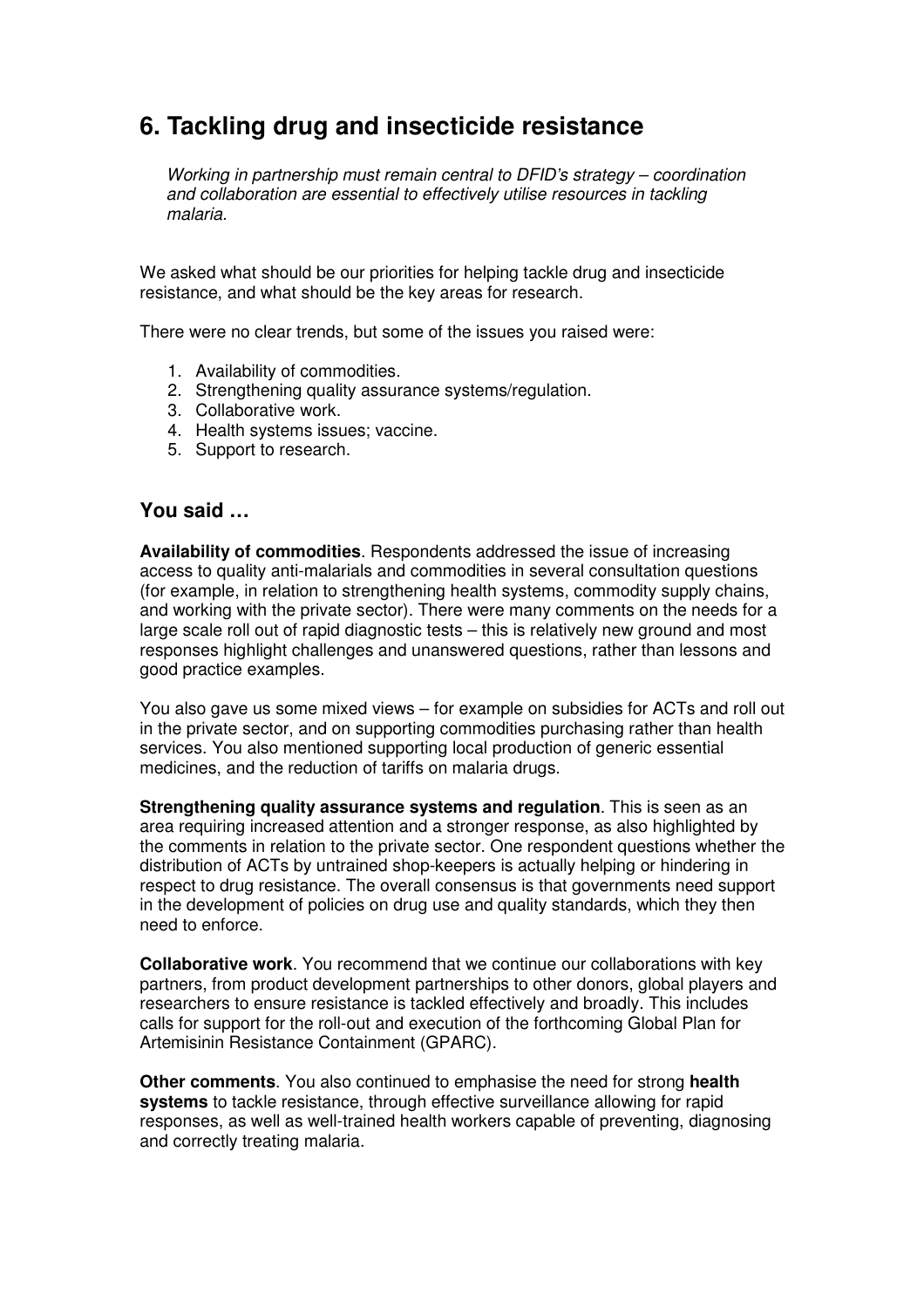One respondent argued that given the 'apparent inevitability' of resistance, the key thing to focus on should be a malaria **vaccine**; by contrast another argues this is not a specific gap that DFID should try to fill, as there are already other funders. This reflects somewhat mixed views around the issue, with some agreeing on the importance of preparing for the introduction and delivery of a vaccine and other new tools when they become available.

**Support to research.** We received over 100 suggestions for specific areas of research we should support. We have collated these suggestions under the following broad headings, which give an idea of the main topics of interest:

- Operational research: delivery systems; access to interventions; resistance; RDTs; integrated delivery; school health programmes; malaria in pregnancy; human resources for health; regulation; vector control; M&E; private sector; community delivery and participation; other miscellaneous.
- Research on new tools and products: drugs; vector control; diagnostics; vaccine.

Other general comments include: DFID should continue its collaboration with a variety of research partners, from industry to academia and others 'discovery channels', particularly agencies that support translation from laboratory to field implementation.

A few respondents also noted the importance of helping build country research capacity and south-south learning.

## **We did …**

Emergence of resistance to drugs and insecticides in one region puts gains made in control at risk in all. Swift action is needed to slow and contain resistance to artemisinin before it spreads to additional countries. Every effort must be made to preserve effectiveness of pyrethroids – to some of which there is already evidence of resistance.

Containing resistance to drugs and insecticides is one objective of our framework for action. Under the pillar 'Support innovation and global public goods' we have indicated the importance of coordinated action to address important global needs including: the containment of drug and insecticide resistance; the development of new products and delivery approaches and efficient markets for malaria commodities.

We will also seek opportunities for collaboration on global public goods (including containing artemisinin resistance) and increasing the value for money in the global market for malaria commodities. We recognise the need to address the particular challenges of private sector provision - low availability of ACTs; availability of nonrecommended drugs including artemisinin mono-therapy; poor quality of drugs; poor prescribing practices and; high price mark-ups. We have dealt with this issue in section 5 of this summary report.

We will support a programme of research that provides a strong evidence base for programming, drives innovation and accelerates the development of preventive, therapeutic and delivery technologies for effective malaria responses.

Our new research priorities will include:

- Strategies to deal with the growing threat of artemisinin resistance
- Malaria in pregnancy.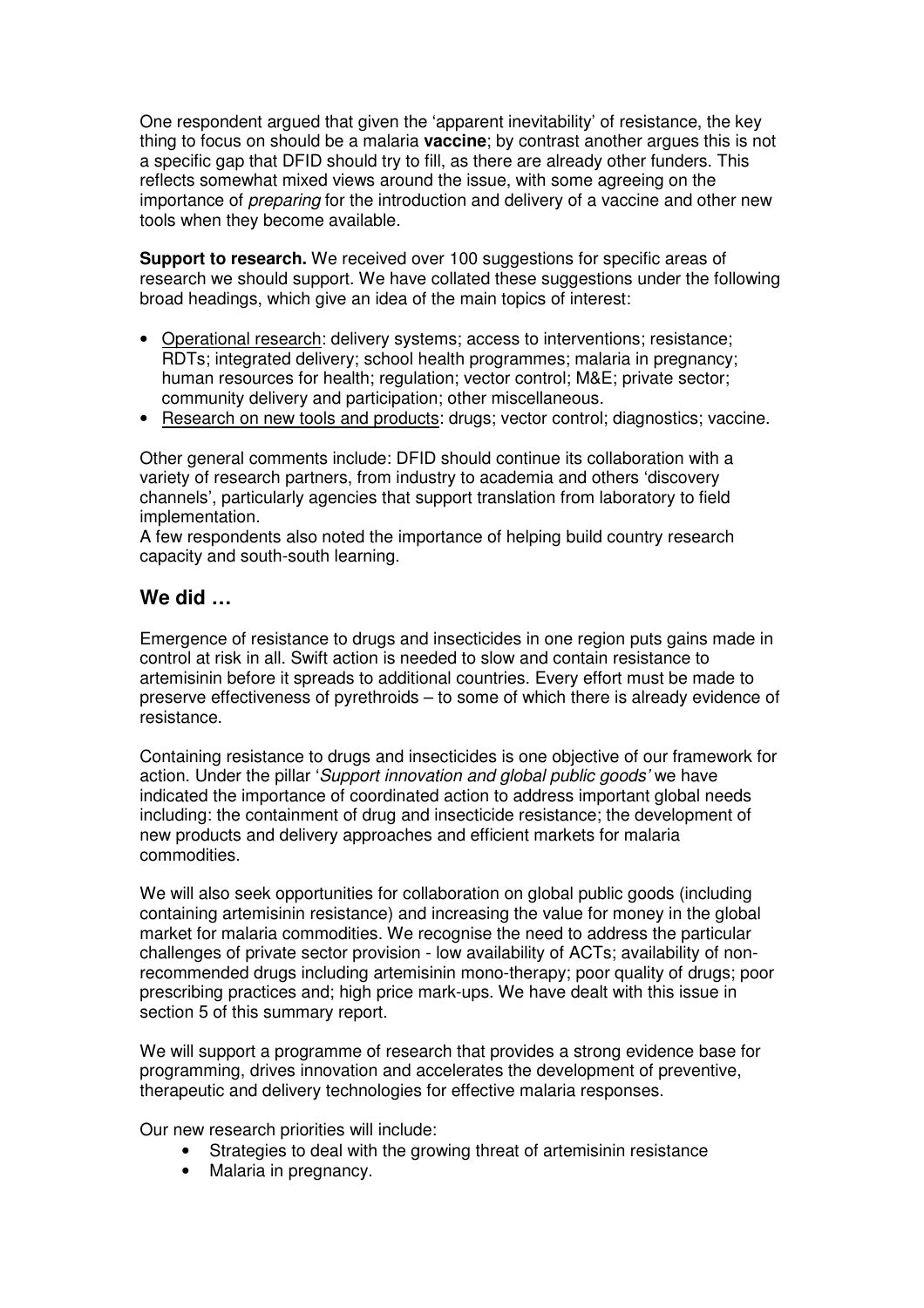- Developing new diagnostic and treatment strategies to manage malaria in changing and/or low transmission settings
- Increasing the effectiveness and scope of existing treatment options
- Implementation research on quality management of clinical care and diagnosis
- Dealing with insecticide resistance and developing new insecticides.

## **7. Where we should focus our efforts**

DFID needs to be flexible as situations change and countries not currently experiencing the highest burden of disease may do so in the future.

We asked which priority countries we should support.

The key messages you gave us were:

- 1. Continue with existing approach, but:
- 2. Be flexible as situations change;
- 3. Do not overlook: border areas; countries that have made gains; 'neglected' countries.

## **You said …**

**Existing approach**. While some respondents found it difficult to 'choose' one country over another, stating that if possible, DFID should work in all affected countries, overall we found strong support for DFID's approach to date (focus on high burden countries where DFID has a country presence, and on other countries through multilateral organisations). However some of you remarked on the predominance of African countries, and argued for strengthening efforts in Asia. Only one respondent argued that we should start from the 'fringes' rather than the 'heart' of malaria distribution.

In both the survey and technical consultation, Nigeria and DRC were selected as top priorities. In the survey, these were followed by 'don't knows' and India; in the technical consultation, strong emphasis was placed on Burma and Cambodia, as well as other African countries.

Generally, you told us to take the following considerations into account when programming:

- The **need for flexibility** and responsiveness to changes in disease burdens.
- The importance of targeting **border areas** especially where countries with successful programmes border with weaker and more unstable countries – through cross border and regional initiatives
- The importance of continued support for countries that have already succeeded in reducing the malaria burden in order to **'sustain the gains'**.
- The need for DFID to use its **influence** to ensure that countries that have been 'neglected' (particularly in West and Central Africa) are supported by other donors.

**We did …**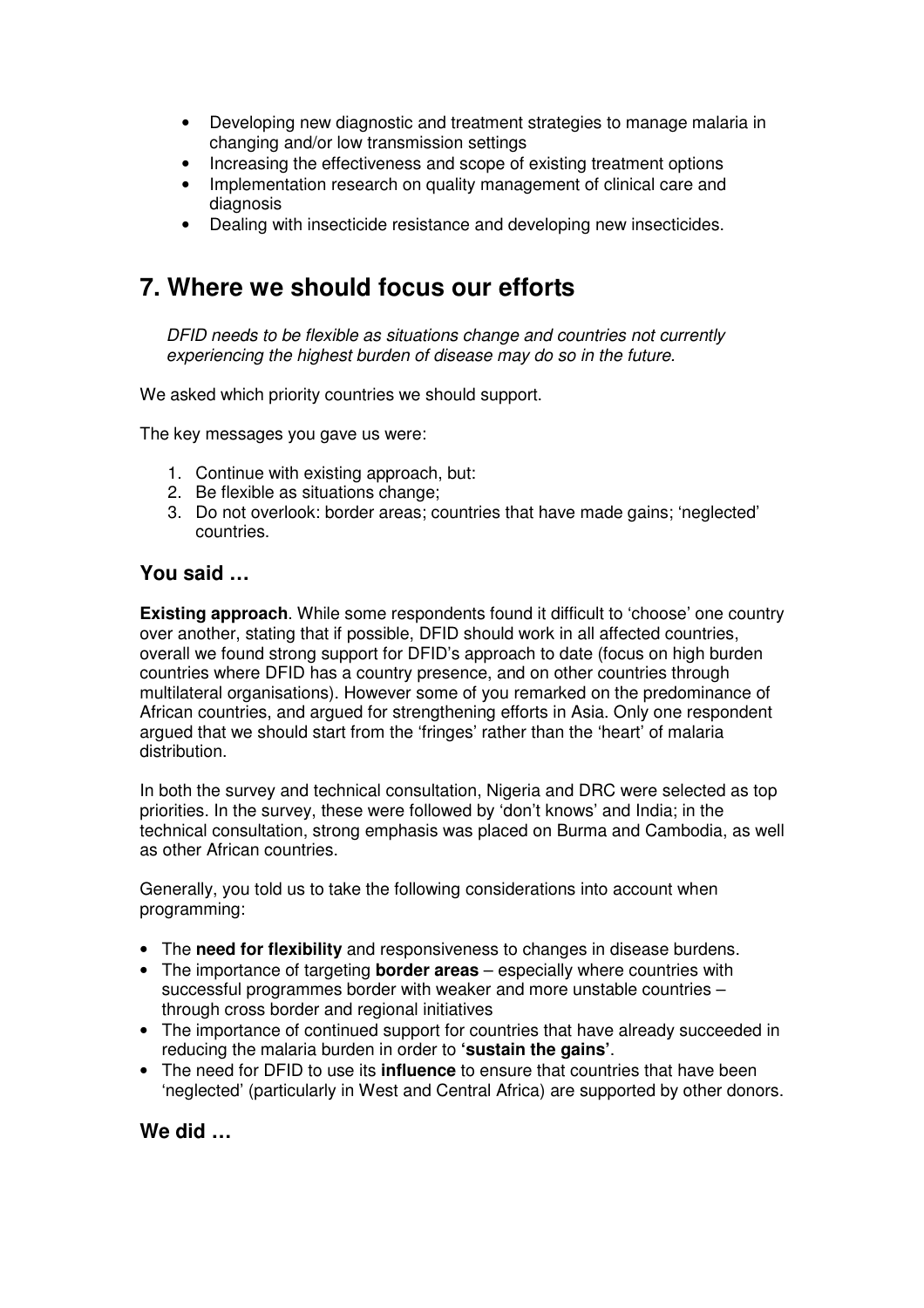Based on the results of the Bilateral Aid Review, the UK Government will directly support malaria efforts in 16 countries in Africa, and two in Asia. These are:

- Africa: Burundi, Democratic Republic of Congo, Ethiopia, Ghana, Kenya, Malawi, Mozambique, Nigeria, Rwanda, Sierra Leone, Somalia, Sudan, Tanzania, Uganda, Zambia and Zimbabwe.
- Asia: Burma and India.

Our country focus may change over the period of the framework for action. Our continuing support is not based on a simple assessment changes in disease burden. We recognise the importance of continued support to countries that successfully control malaria to ensure that these gains are maintained.

We will also work with a range of multilateral partners to directly and indirectly complement our bilateral programmes, to expand reach at scale across countries in which we do not have a presence, and to ensure that countries (particularly in West and Central Africa) which have been relatively less successful in securing funding receive resources proportionate to their malaria needs.

## **8. Conclusions**

We are very grateful to all those individuals, groups and organisations that contributed with their submissions and participation in technical meetings to the development of the Malaria Business Plan. This brief report is a summary of the wide range of views that have been presented, and as such it can only offer a snapshot of those views.

The responses have not only given us a 'roadmap' for our future direction, but have also highlighted strong support for our role and approach. Using the words of one respondent, you said 'build on what DFID has done well in the past and work to your comparative advantage'. We found great appreciation for the responsiveness and flexibility of our funding - including the willingness to take risks with new instruments; our focus on the health system; and our willingness to partner with different types of organisations, while keeping governments at the forefront. This encouragement is highly valued as we set out to put our Malaria Business Plan into action.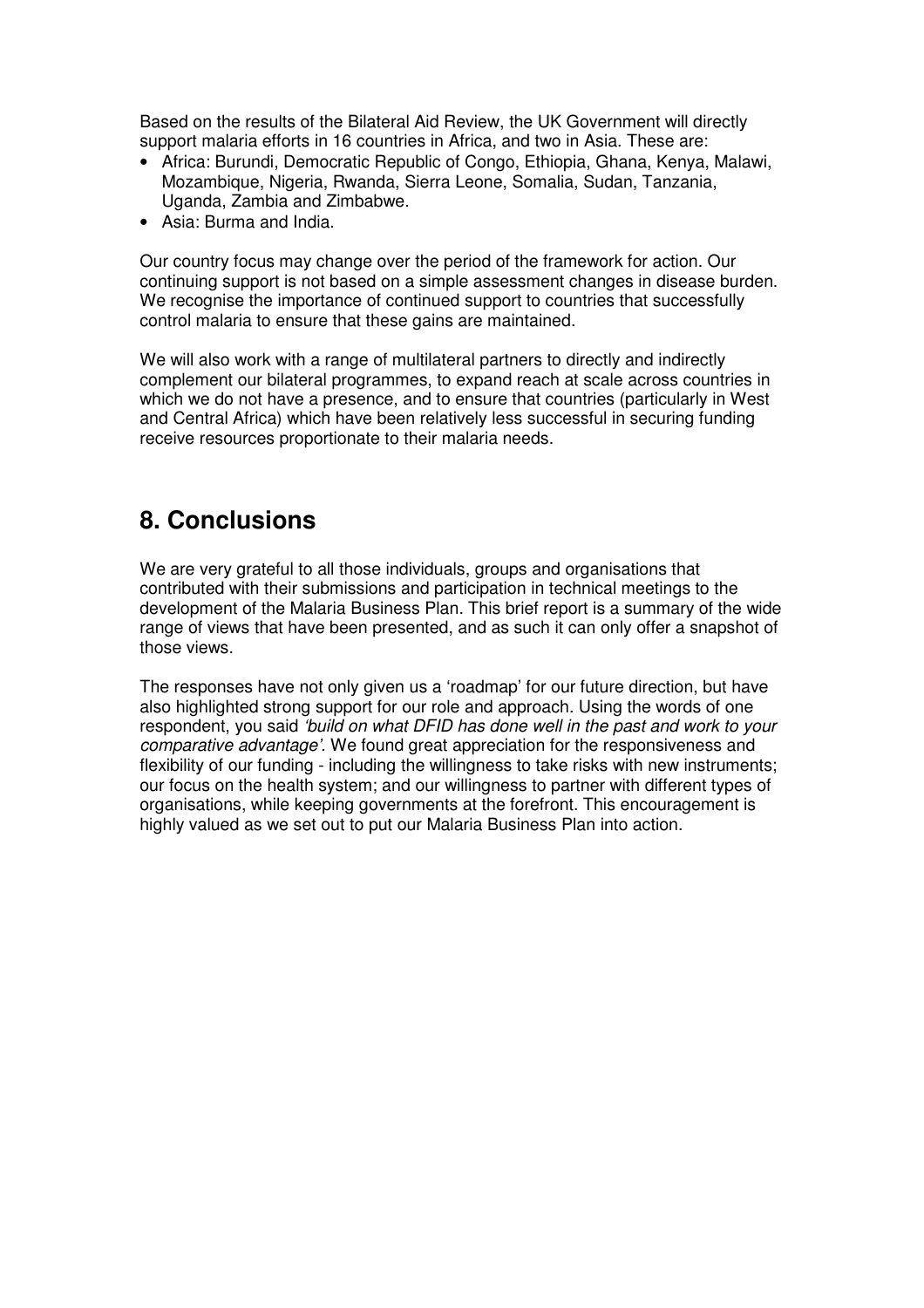## **Annex 1: Summary of online survey responses**

Please note that all comments to each question were analysed separately; the number of comments received is indicated at the bottom of each table.

## **Question 1: It helps us in our research to know a little about you.**

| By affiliation:    | Academic/researcher  | $30\%$ (144)  |
|--------------------|----------------------|---------------|
|                    | Civil society/NGO    | 25.2% (121)   |
|                    | Health professional  | 17.9% (86)    |
|                    | Public               | 14.8% (71)    |
| By country/region: | UK                   | 40.4% (193)   |
|                    | Africa               | 26.6% (127)   |
|                    | Other OECD countries | 20.7% (99)    |
|                    | Asia                 | $10.0\%$ (48) |
|                    | Other non OECD       | $2.3\%$ (11)  |

## **Question 2: I think that tackling malaria is:**

| <b>Answer Options</b>                                       | Response<br>Percent | Response<br>Count |
|-------------------------------------------------------------|---------------------|-------------------|
| Very important                                              | 91.9%               | 434               |
| Quite important                                             | 5.7%                | 27                |
| Not sure/can't decide                                       | $0.0\%$             | $\Omega$          |
| Not that important when you compare it with other<br>things | 1.5%                | 7                 |
| Not important at all                                        | 0.6%                | 3                 |
| Don't know/can't decide                                     | 0.2%                | 1                 |
| If you want to share your reasons, please let us know why:  |                     | 206               |

## **Question 3. I think DFID should focus on:**

| <b>Answer Options</b>                                                                                               | Response<br>Percent | Response<br>Count |
|---------------------------------------------------------------------------------------------------------------------|---------------------|-------------------|
| More bed nets to help prevent infections                                                                            | 18.3%               | 83                |
| Pest control - spraying homes to stop mosquitoes                                                                    | 12.3%               | 56                |
| Better and earlier diagnosis                                                                                        | 9.5%                | 43                |
| Getting effective drugs to more people who need<br>them                                                             | 14.5%               | 66                |
| Treatment for pregnant women so they and their<br>babies don't get sick                                             | 2.2%                | 10                |
| Helping prevent resistance to drugs (so that they<br>continue to work)                                              | 2.9%                | 13                |
| Training more healthcare workers to deliver good<br>services                                                        | 11.0%               | 50                |
| Stopping the spread of fake drugs                                                                                   | 1.5%                | 7                 |
| Giving people the right information so they can<br>prevent themselves getting malaria and seek<br>treatment earlier | 22.2%               | 101               |
| Don't know/can't decide                                                                                             | 5.5%                | 25                |
| If you want to share your reasons, please let us know why:                                                          |                     | 240               |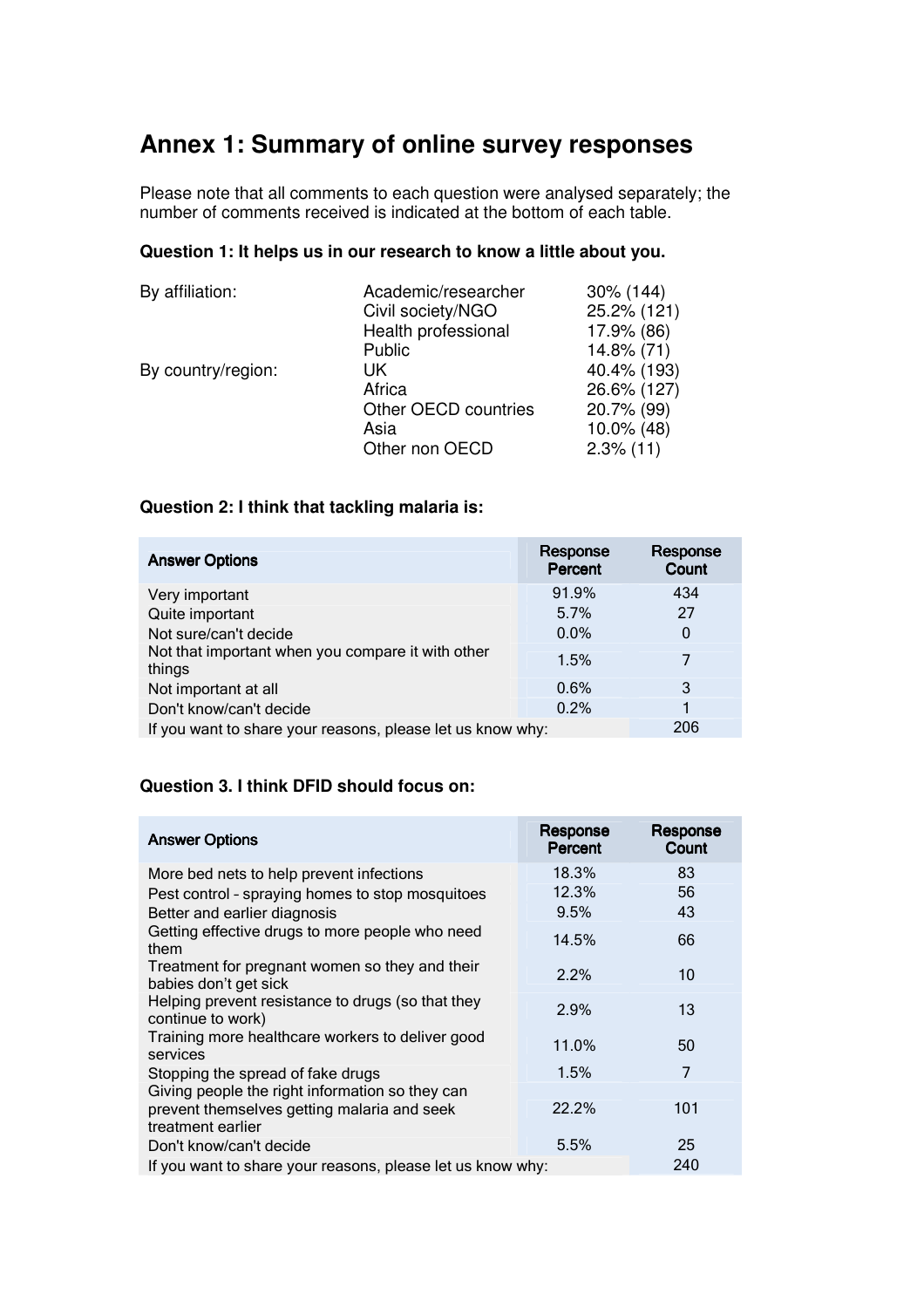### **Question 4: I think DFID should work most with:**

| <b>Answer Options</b>                                      | Response<br>Percent | Response<br>Count |
|------------------------------------------------------------|---------------------|-------------------|
| <b>Developing Country Governments</b>                      | 39.0%               | 176               |
| Governments in other Developed Countries, like the<br>US   | 2.2%                | 10                |
| Community-based organisations                              | 29.3%               | 132               |
| Private clinics and pharmacies in countries                | 2.4%                | 11                |
| Faith-based organisations                                  | 4.4%                | 20                |
| Non-governmental organisations (such as charities)         | 14.6%               | 66                |
| Drug companies                                             | 2.9%                | 13                |
| Don't know/can't decide                                    | 5.1%                | 23                |
| If you want to share your reasons, please let us know why: |                     | 214               |

## **Question 5: I think DFID should be working in:**

| <b>Answer Options</b>                                            | Response<br>Percent | Response<br>Count |
|------------------------------------------------------------------|---------------------|-------------------|
| Nigeria                                                          | 32.8%               | 147               |
| Ethiopia                                                         | 17.2%               | 77                |
| Kenya                                                            | 17.6%               | 79                |
| Sierra Leone                                                     | 19.0%               | 85                |
| Zambia                                                           | 13.4%               | 60                |
| Ghana                                                            | 14.5%               | 65                |
| Malawi                                                           | 19.2%               | 86                |
| Mozambique                                                       | 12.9%               | 58                |
| <b>Burundi</b>                                                   | 7.6%                | 34                |
| Somalia                                                          | 14.3%               | 64                |
| <b>Burma</b>                                                     | 10.9%               | 49                |
| India                                                            | 19.6%               | 88                |
| Tanzania                                                         | 17.4%               | 78                |
| Sudan                                                            | 18.5%               | 83                |
| Democratic Republic of Congo                                     | 30.6%               | 137               |
| Uganda                                                           | 19.0%               | 85                |
| Don't know/can't decide                                          | 20.3%               | 91                |
| If you would like to share your reasons, please let us know why: |                     | 184               |

## **Question 6: I think DFID should help (priority groups):**

**Contract Contract** 

| I think DFID should help (please choose three):             |                     |                   |
|-------------------------------------------------------------|---------------------|-------------------|
| <b>Answer Options</b>                                       | Response<br>Percent | Response<br>Count |
| Pregnant women                                              | 55.2%               | 244               |
| Children under five years of age                            | 71.7%               | 317               |
| Children over five years of age                             | 16.7%               | 74                |
| People in remote areas with no access to health<br>services | 63.8%               | 282               |
| People living in conflict areas                             | 17.0%               | 75                |
| Men                                                         | 3.4%                | 15                |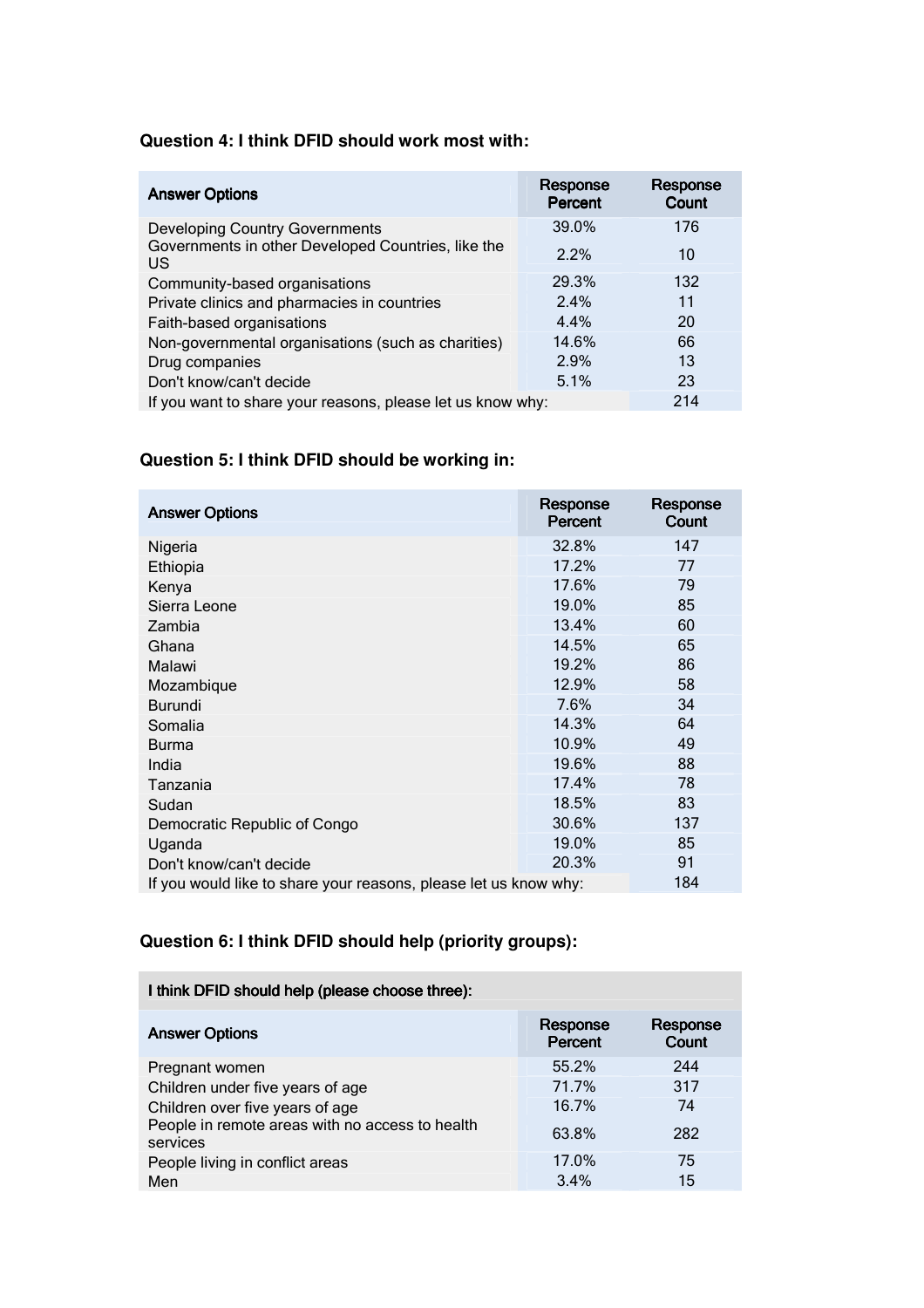| Older people                                                     | $5.0\%$ | 22  |
|------------------------------------------------------------------|---------|-----|
| Women generally                                                  | 13.8%   | 61  |
| Don't know/can't decide                                          | 4.5%    | 20  |
| If you would like to share your reasons, please let us know why: |         | 131 |

#### **Question 7: I think we should …**

This was an open ended question; all responses (408) have been analysed separately.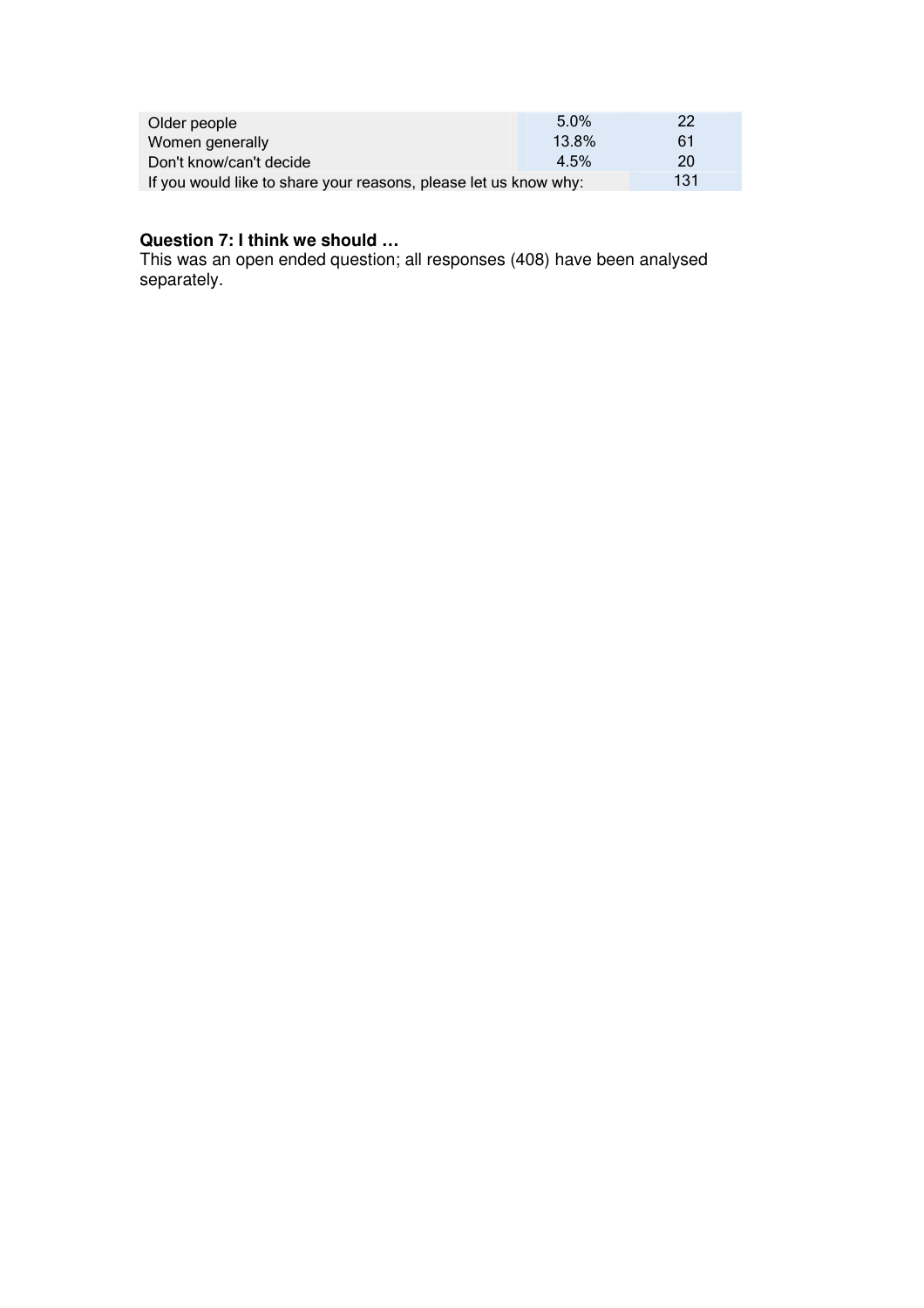## **Annex 2: Technical consultation template**

## **Malaria: breaking the cycle**

## **Help us shape the UK Government's policy and plans for tackling malaria in the developing world**

| Name:                       |                         |
|-----------------------------|-------------------------|
| Email:                      |                         |
| Organisation if applicable: |                         |
| Country or region (please   |                         |
| specify) or global?         |                         |
| Please tick:                | Individual response     |
|                             | Group response          |
|                             | Organisational response |

### **Why is it important?**

Half of the world's population is at risk of malaria. Malaria disproportionately affects the poor, children, pregnant women and places an immense burden on health systems. Addressing the issue will not only reduce malaria mortality and morbidity, it will also have a positive impact on health systems, on reducing the burden of other diseases, improving services for poor people and ultimately will improve the economic growth prospects of affected countries.

We know what works to prevent and treat malaria and these interventions have proven to be highly cost-effective. But far too few people have access to these proven interventions, and weak health systems contribute to this failure.

### **Understanding the issues**

Facts and figures:

- About 3.3 billion people half of the world's population are at risk of malaria
- Thirty-five countries are responsible for 98% of the total malaria deaths worldwide.
- 863,000 people die from malaria each year, that's more than 2300 people every day
- Malaria accounts for an estimated 8% of global deaths in children under-five years with the figure rising to 16% in Africa.
- In Africa, a child dies from malaria every 45 seconds
- And even if a child survives malaria, it can have long terms impacts on children's growth, mental development and educational outcomes as they grow older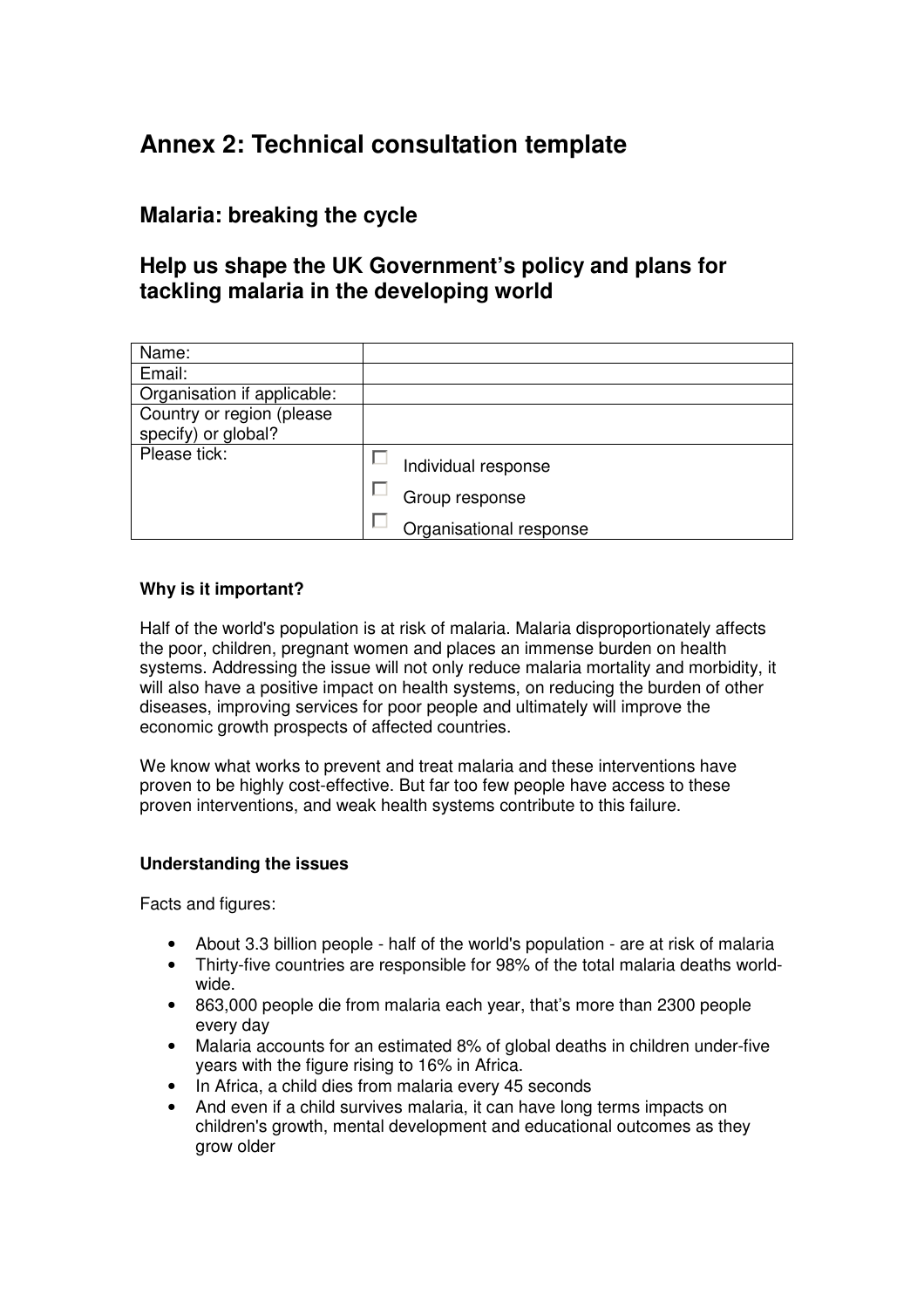- Malaria can reduce economic growth by up to 1.3% for countries with the highest burden.
- Insecticide-treated bed nets can protect families from mosquitoes which mainly bite at night.
- Indoor residual spraying (IRS) with insecticides is a powerful way to reduce exposure to mosquitoes inside the home.
- Diagnostic tests are not widely available, particularly in Africa. This means that many people with fever are incorrectly diagnosed with malaria. So even though 70% of those that need anti-malaria drugs do not receive them, up to 90% of people who actually receive drugs do not have malaria.
- 60% of people buy their malaria medicines from private clinics
- The emergence and spread of resistance to artemesinin threatens to make many first-line anti-malaria drugs ineffective.

### Areas of progress

- The funds committed to malaria control from international sources have increased from US\$ 0.3 billion in 2003 to US\$ 1.7 billion in 2009.
- In 2008, nearly 25 million people in Africa were protected by indoor residual spraying as opposed only 2 million in 2006.
- Procurement of ACTs, the most effective treatment for malaria, has risen worldwide from half a million doses in 2001 to 160 million doses in 2009.
- Between 2000 and 2010, it is estimated that in the 26 countries in Africa with trend data, insecticide treated nets (ITNs) saved over 908 000 lives. Three quarters of those have been prevented since 2006.

#### However:

- More progress has occurred in low or medium-burden countries rather than countries with a high malaria burden. .
- Less progress has been made on access to treatment, diagnostics and intermittent prophylaxis treatment for pregnant women.
- Emerging drug resistance in South East Asia continues to threaten progress globally

### **How have we helped?**

DFID spent over £150 million in 2009 on malaria through all funding channels, of which almost a half was through our bilateral country programme. Eighty percent of this bilateral country spend was focused on Africa.

- DFID supported delivery of 14.2 million bednets and ordered a further 2.7 million between April 2008 and December 2009. This is estimated to prevent over 78,000 child deaths in first year of use.
- **In Kenya**, DFID support includes purchase and distribution of 17 million bednets and 5 million re-treatment kits, the roll out of combination treatment for malaria and a communication programme. These interventions have contributed to the reduction of under-5 mortality by an estimated 44% in high risk malaria districts.
- **In Mozambique**, DFID's contribution has supported the Ministry of Health to achieve high coverage of insecticide treated nets amongst the most vulnerable groups, reaching over 90% of children under five and 85% of women attending ante-natal consultations.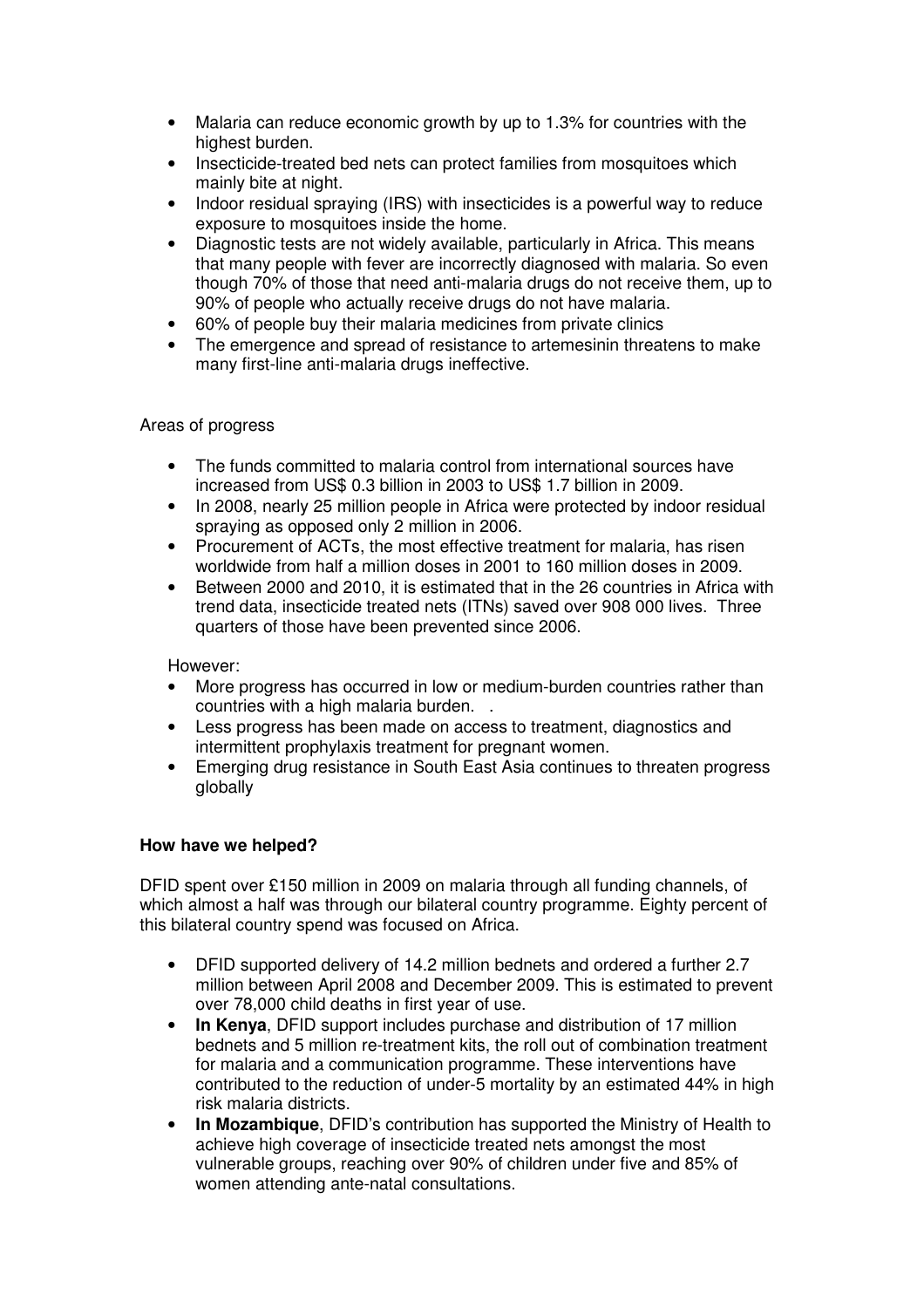- **In Nigeria**, we are supporting the delivery of Nigeria's National Malaria Control programme with a £50 million contribution (2008-2013). In Kano and Anambra states, where we distributed insecticide treated nets, household net ownership increased from less than 10% to 70%.
- DFID also supports other large agencies like the Global Fund. By the end of 2009 the Global Fund for AIDS, TB and Malaria had distributed 104m insecticide treated nets and treated 108m cases of malaria in accordance with national treatment guidelines.

#### Research

Research is essential to delivering new tools, increasing effectiveness of existing interventions and to ensure that they reach the most in need. DFID is supporting a range of research and our investment is leading to significant impact.

The Drugs for Neglected Diseases Initiative (DNDi) have developed two new artemisinin based fixed dose drug combinations. One of which is being used in 25 African countries and India, with over 50 million treatments distributed since it was launched in 2007.

The Medicines for Malaria Venture (MMV) have launched a powerful new child friendly artemisinin combination therapy (Coartem-D). Over 44 million treatments have been distributed in 23 African countries since its launch in January 2009.

DFID is working with the World Health Organisation's Special Programme for Research and Training on Tropical Diseases (TDR) to accelerate the development of new diagnostics for malaria. DFID is currently providing £12 million (2008-13) to support the Special Programme.

DFID is supporting the Foundation for Innovative New Diagnostics (FIND) (2009-14) to develop new diagnostic tests for a number of diseases of poverty, including malaria, with a £5 million grant.

#### Drug resistance to malaria

The spread and intensification of antimalarial drug resistance represents the single most serious challenge to global malaria control. If drug resistant malaria was to spread, particularly in Africa, it would render useless one of our most effective tools. This is why DFID is working with the World Health Organisation, country malaria programmes in South East Asia, and other donors to develop strategies to develop effective ways to identify resistance and contain its spread, including increasing the correct use of high quality malaria drugs and tackling counterfeits. Vigilance is also needed to monitor potential resistance to currently effective insecticides, particularly those used in the manufacture of insecticide treated nets.

### **Going forward**

To reach the MDG 6 target of "Halting and beginning to reverse the incidence of malaria and other major diseases" there is still much more to be done.

The Global Malaria Action Plan (GMAP) 2009 outlines a strategy to reduce malaria morbidity and mortality by reaching universal coverage and strengthening health systems. Targets for 2015 include: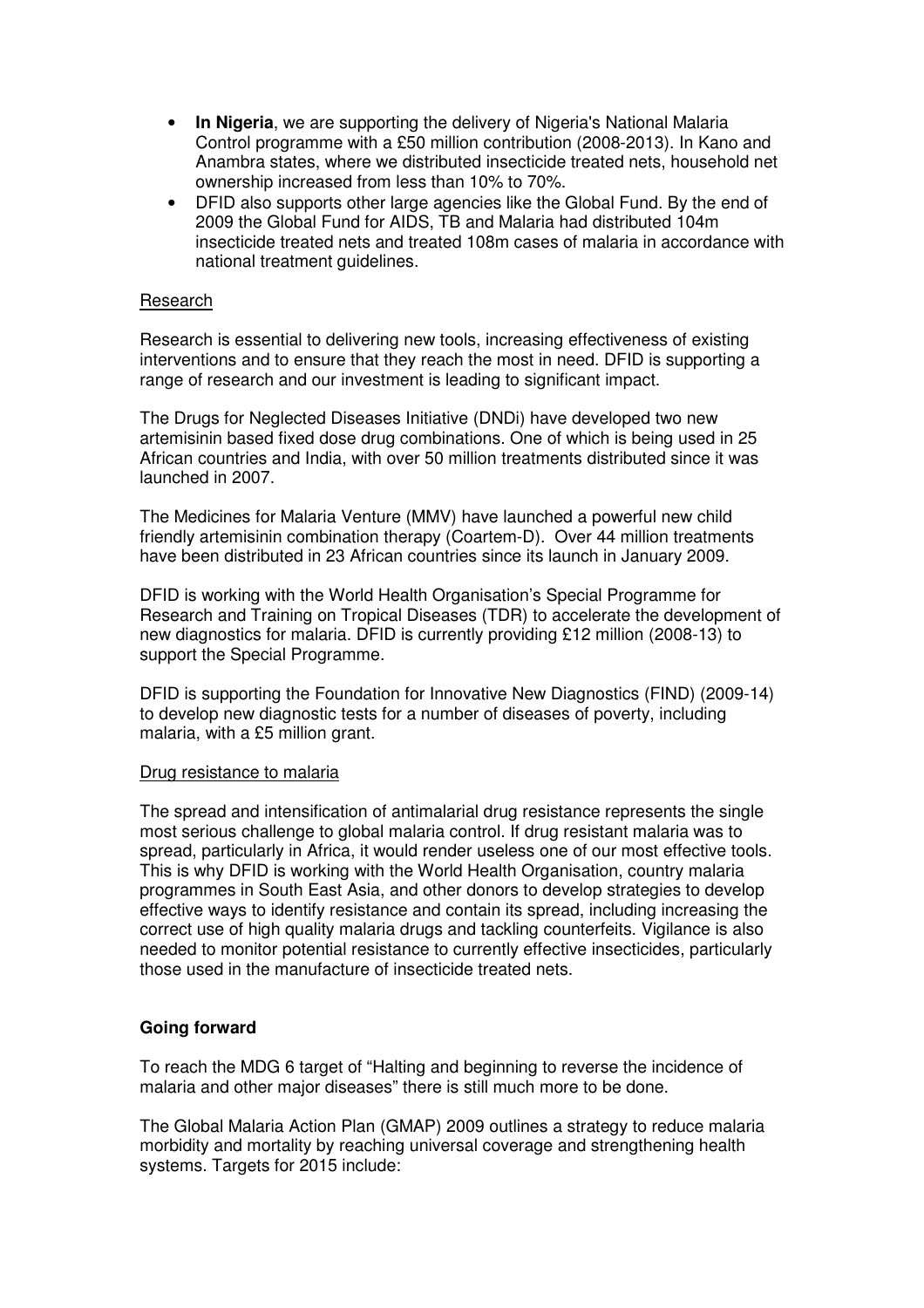• Universal coverage continues with effective interventions.

• Global and national mortality is near zero for all preventable deaths.

• Global incidence is reduced by 75 percent from 2000 levels—to fewer than 85–125 million cases per year.

• The malaria-related Millennium Development Goal (MDG) is achieved: halting and beginning to reverse the incidence of malaria by 2015.

• At least eight to ten countries currently in the elimination stage will have achieved zero incidence of locally transmitted infection.

How you can get involved

We are developing our policies and plans of action in a number of ways. We are working with partner governments and other donors in country to determine what to support and how best to deliver; global experts give us advice; our research provides strong evidence, and we are looking at the budget and resources available to support programmes of activity.

We particularly want to hear what people around the world have to say on the subject of malaria. We want to know more about your views, opinions and experiences. This will help us to understand different viewpoints, how these issues might vary in different countries, and how DFID could work better with partners.

The views and opinions expressed in this survey and discussion forum will be assessed by DFID and will give us a greater understanding of the issues.

This template should be used if you do not or cannot use the open, online version. If you are considering these questions as a group, you might find the presentation useful to stimulate discussion. Enough information is provided here for each question to be answered independently should you wish to just respond to a few questions.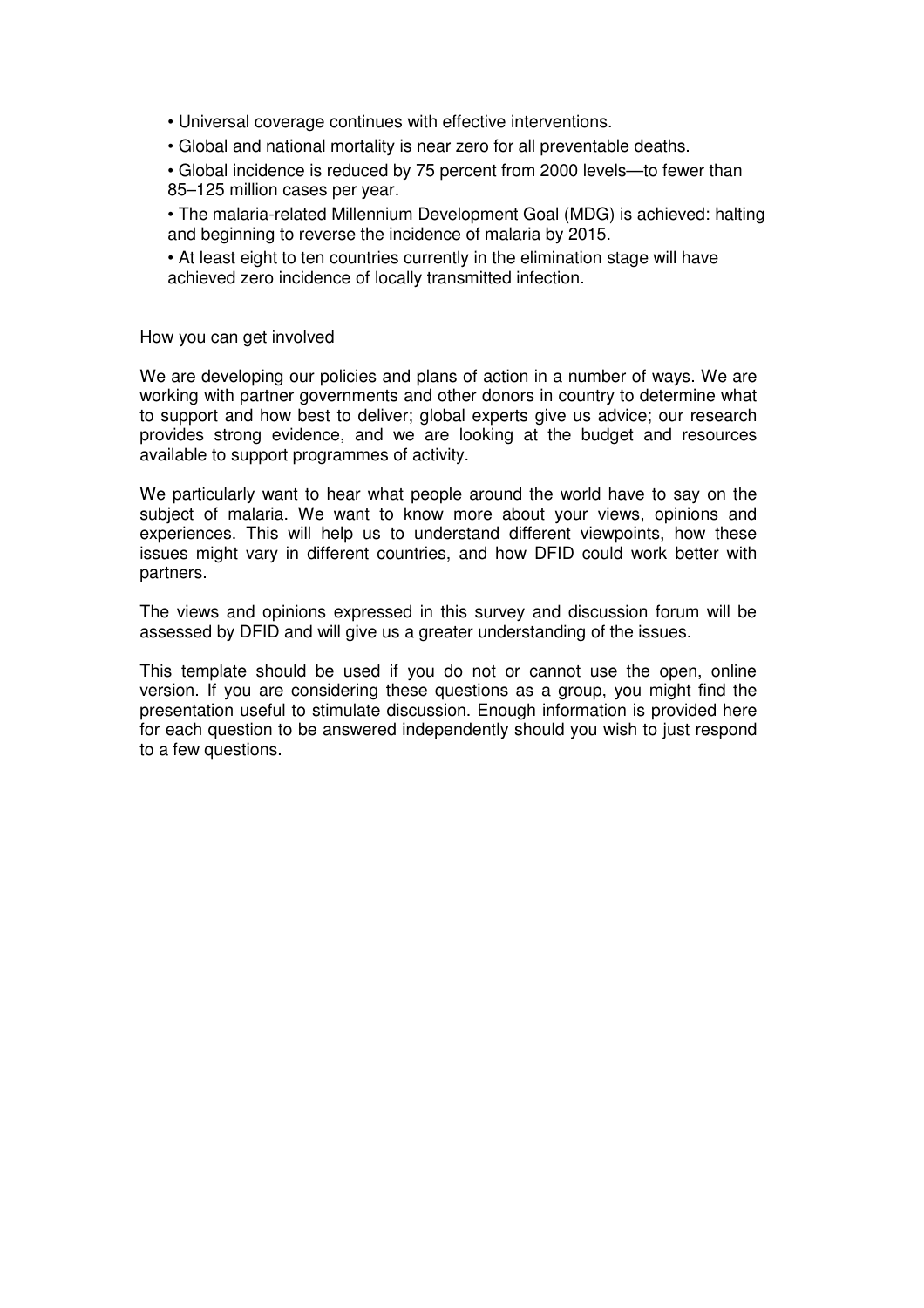### **1. Improving the quality and coverage of services**

We know what works to prevent and treat malaria, but far too few people have access to proven interventions. Weak health systems contribute to this failure. Addressing these failures and strengthening the delivery of interventions is essential to achieve sustained reductions in malaria morbidity and mortality, particularly amongst the most poor, women and children.

#### Read more.

#### **How can DFID best support health services and systems in high burden countries to improve and sustain coverage of effective malaria control interventions?**

Your response:

### **2. Integrated Approaches**

Innovative approaches have demonstrated that greater impact on malaria can be achieved through better integration with other health interventions and programmes, such as those delivering neglected tropical diseases, nutrition, maternal and child health. Links with other sectors (e.g. water and sanitation) and broader poverty reduction programmes can also strengthen impact.

**What innovative approaches should DFID focus on to increase impact and yield additional health outcomes? What are the priorities for operational research to support to support effective delivery?**

Your response: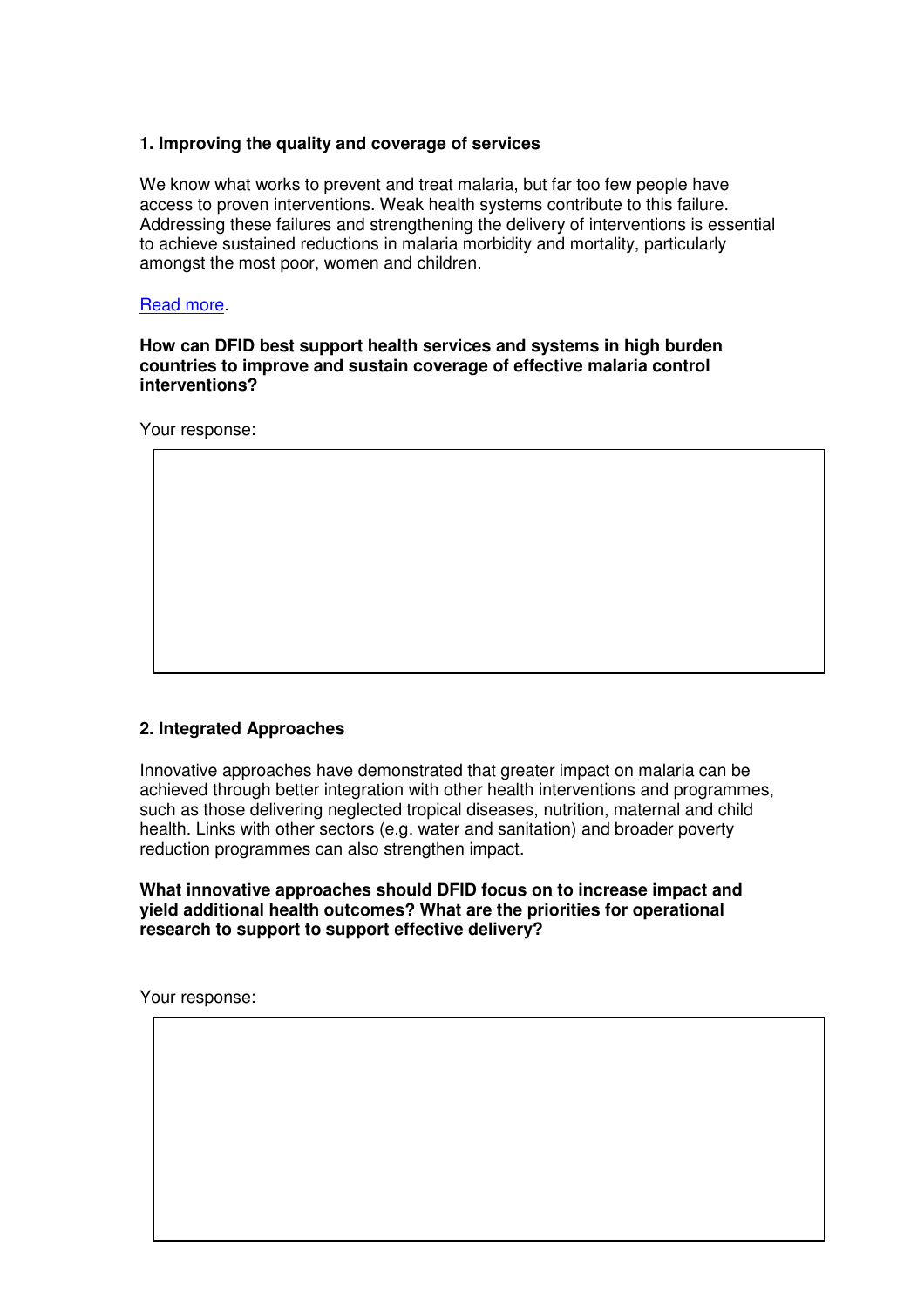### **3. Public and Private Delivery Models**

Delivery of malaria control interventions takes place through a variety of public, private and community-based mechanisms. Multi-layered service delivery strategies, using different combinations of state and non-state provision, are often used, but mix varies by context and country.

**What are the key areas for us to work with private and other non-state actors to deliver more successful malaria prevention and treatment outcomes? (Please prioritise a maximum of four areas).**

Your response:

### **4. Increasing access and building demand – impact in the poorest and most vulnerable populations**

Reaching the poorest and most vulnerable with malaria control interventions is still largely an unmet challenge. We want to ensure that we have a demonstrable impact for these populations, including women and children.

#### **What strategies and approaches should we focus on to ensure that we reach and have impact on the poorest and most vulnerable populations?**

Your response: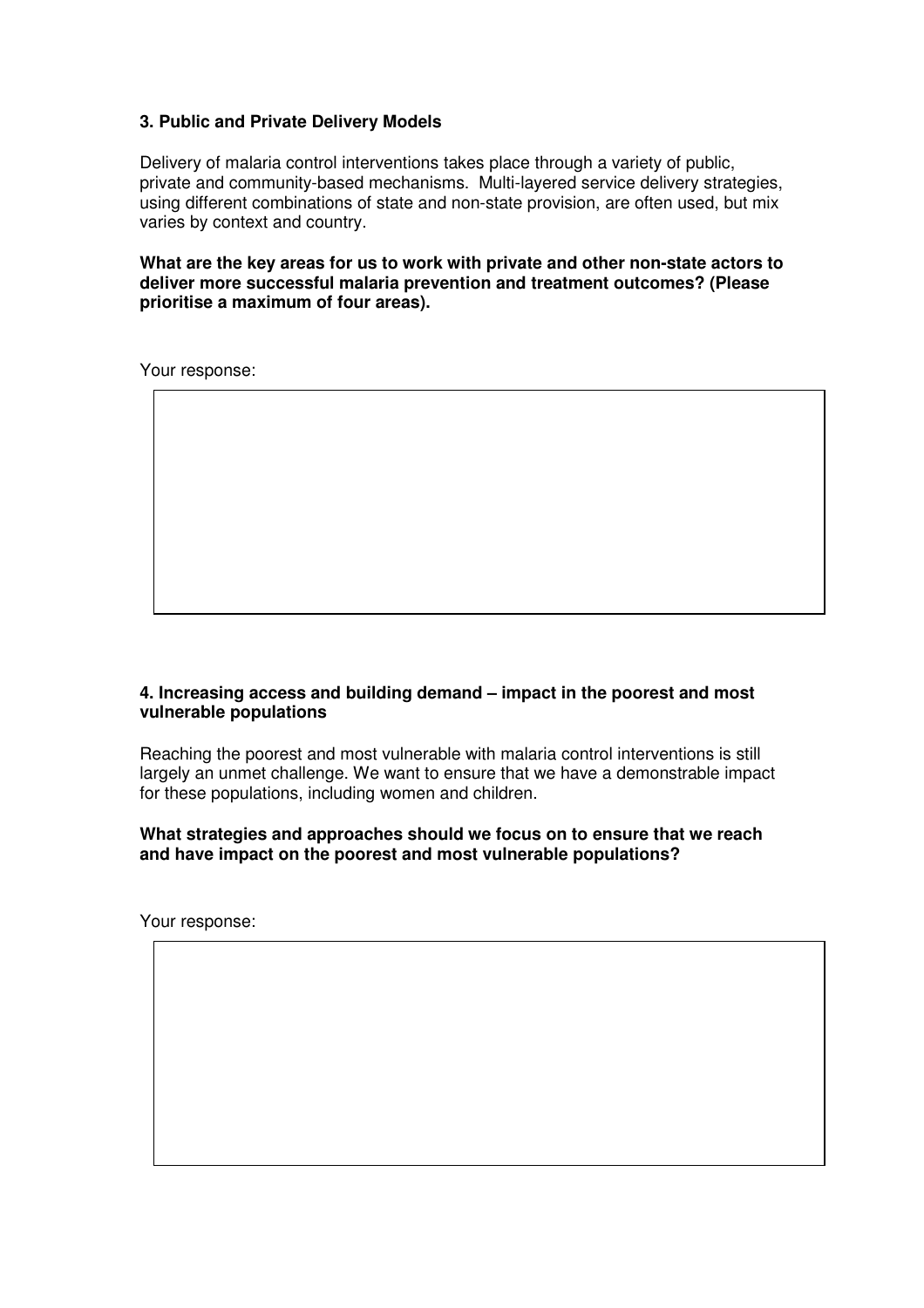### **5. Working in Fragile and Conflict Affected States**

People living in conflict affected and fragile states are disproportionately affected by malaria. Mortality rates are 13 times greater in fragile states than other developing countries. In 2000, it was estimated that up to 30% of malaria deaths in Africa occur in the wake of a war, local violence or natural disaster (B Whyte, WHO Aug 2000 Bulletin).

**What issues and approaches should we particularly focus on to control malaria in fragile and conflict affected states and in humanitarian situations?**

Your response:

### **6. Tackling Drug and Insecticide Resistance**

The emergence of resistance to artemisinin in South East Asia has the potential to render the most important anti-malarial drug ineffective. Experience suggests resistance can spread quickly to Africa, where the malaria burden is much higher. There is a narrow window of opportunity to dramatically reduce artemisinin monotherapy and investigate the best ways to halt or slow spread of resistance, while longer term alternative drugs and new technologies are developed.

#### **A. What are the policy and programme priorities for DFID to help tackle drug and insecticide resistance in Asia and Africa? Who are the key partners we should working with?**

**B. What should DFID research focus on in (i) development of new cost effective tools and (ii) operational research?**

Your response: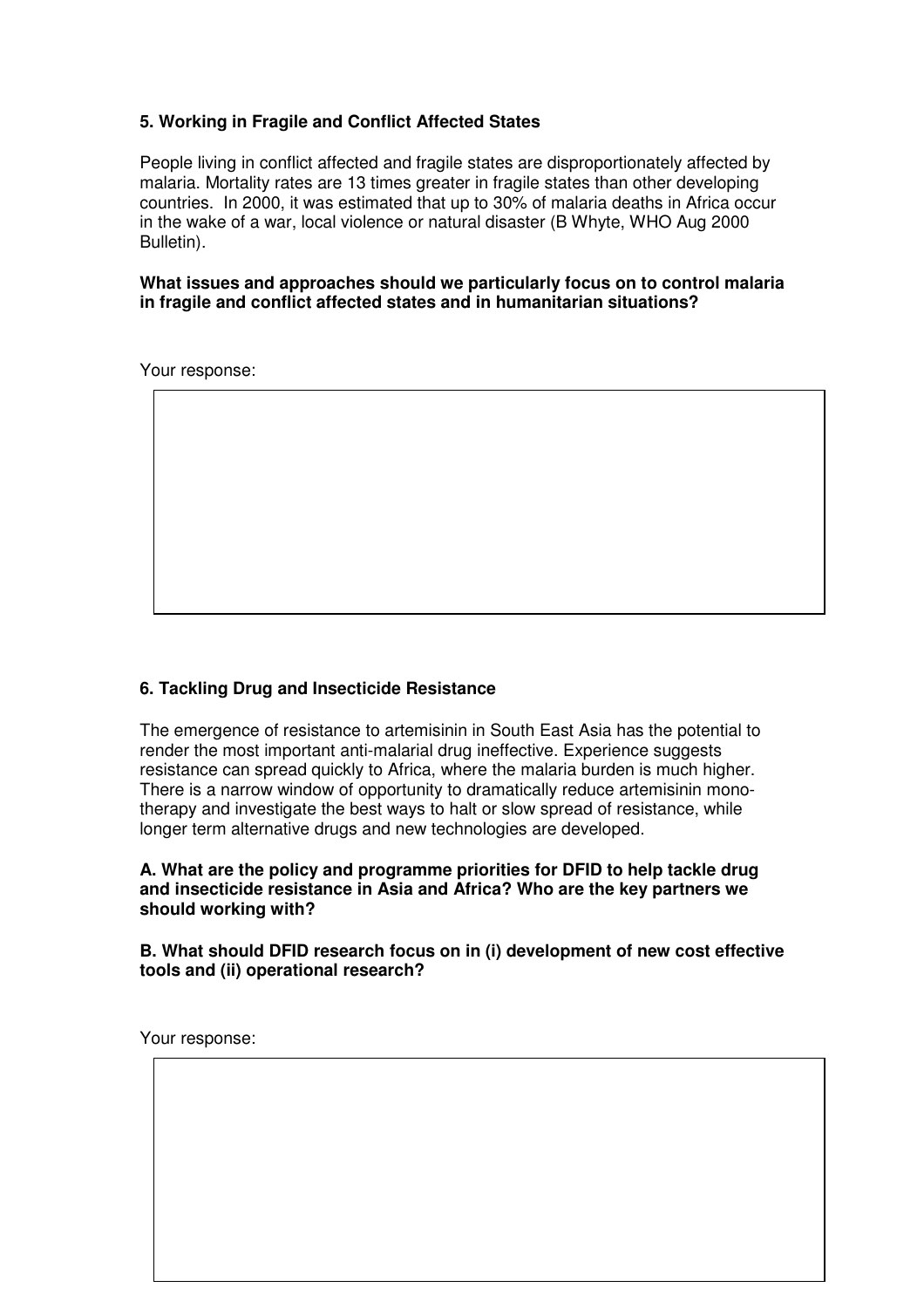### **7. Where should we focus our efforts?**

Thirty-five countries are responsible for 98% of the total malaria deaths world-wide. DFID has a presence in 16 high-burden countries and supports health programmes in twelve of these. DFID's contributions to multilateral organisations – such as the Global Fund for AIDS, TB and Malaria – also reach a wider range of countries.

#### **Which countries should we focus our efforts to reduce malaria related death and illness? Please list your five priority countries and explain the reasons for your choice.**

Your response:

### **BACKGROUND INFORMATION**

#### **Background information for question one**

A range of highly cost effective new tools are revolutionising malaria control efforts globally. Long lasting insecticide impregnated nets (LLINs), diagnosis with microscopy or rapid diagnostic tests (RDTs), artemisinin based combination therapy (ACT), indoor residual spraying (IRS) and intermittent preventive treatment in pregnancy (IPTp) and infants (IPTi) are now having a profound impact on the prevention, diagnosis and treatment of malaria worldwide.

The number of commodities distributed and coverage with all interventions have been increasing. A number of countries have achieved high coverage rates, resulting in significant reduction in malaria morbidity and mortality. However, less progress has been seen in African countries and in countries with high incidence,ACT remains expensive and coverage is not good enough, being particularly low for children. Similarly, most African countries report low coverage rates for intermittent preventive treatment for women during their last pregnancy. The success shown in initial scaling up LLINs needs to be followed by 'keep up' strategies to replace LLINs as the effectiveness of the insecticide that they are impregnated with wanes over their 3 to 5 year life-spans.

Evidence from across Africa suggests that whilst most of those with malaria do not get effective drugs, most anti-malarial treatments are given to people who do not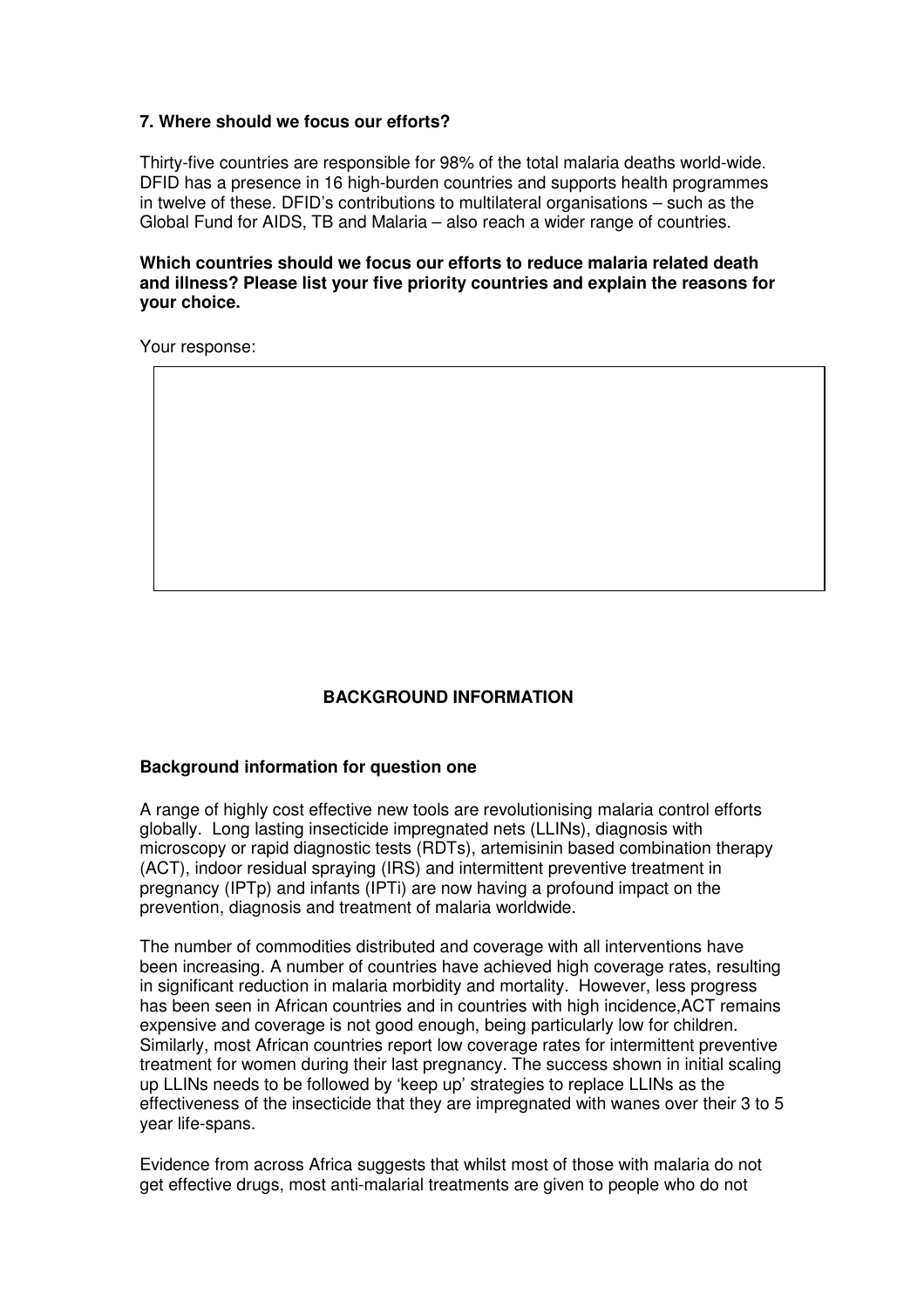have malaria. On average, only about 25% of those with fever are shown to have malaria once confirmed by microscopy and/or RDTs. This over-use means that drugs are wasted, other potentially life-threatening fever causing infections are not addressed and that the risk of drug resistance heightened. Increasing rates of confirmed diagnosis of malaria by microscopy and RDTs and adherence by health practitioners to the results of the test is both a necessity and a significant challenge.

Weak health systems contribute to lack of progress on malaria in many high burden countries. Common constraints include the lack of trained staff; inadequate infrastructure including diagnostic services; weak procurement and supply chains; weak management, planning and budgeting; lack of coordination and the failure to engage other stakeholders; weak monitoring and information systems; and inadequate and inequitable financing.Addressing these failures is essential to achieve and sustain reductions in malaria morbidity and mortality, particularly amongst the most poor, women and children.

#### **Background information for question two**

There is some evidence to suggest that community-based healthcare providers of malaria interventions can prove highly effective if adequate support, supervision and appropriate incentives are provided. However, while community-based diagnosis and treatment for malaria is now available in some transmission hotspots, children in these same communities do not have access to treatment for respiratory infections, diarrhoea or neonatal sepsis.

There have also been innovative approaches to increase health impact through greater integration of malaria services with other health interventions/programmes like neglected tropical diseases, nutrition, maternal and child health as well as supporting greater synergies both with other sectors (e.g. water and sanitation) and broader poverty reduction programmes.

### **Background information for question three**

Non-state actors include private for-profit companies and a wider range of formal and informal for-profit health care providers. Other non-state actors include non-profit organisations such as non-governmental organisations (NGOs), faith-based organisations and community-based organisations.

In most counties, the private sector and other non-state actors represent an important source of health care provision for all socio-economic groups, including the poorest. Weak regulation of health services, malaria drugs and other health commodities in many countries means that quality can be variable. Poor people are more likely to use lower quality services and commodities.

The majority of DFID funding for health is currently channelled to public sector health services. The case for the public sector role in malaria control and more broadly in health is clear: the nature of health care means it cannot be left entirely to the market; the state needs to be involved in order to regulate for quality, avoid excessive costs and to reach the poor. However, public sector capacity isn't sufficient to meet needs in most countries and people turn to other providers. However, there is limited experience of effective large scale private and public sector engagement to tackle malaria. In particular, where non-state providers do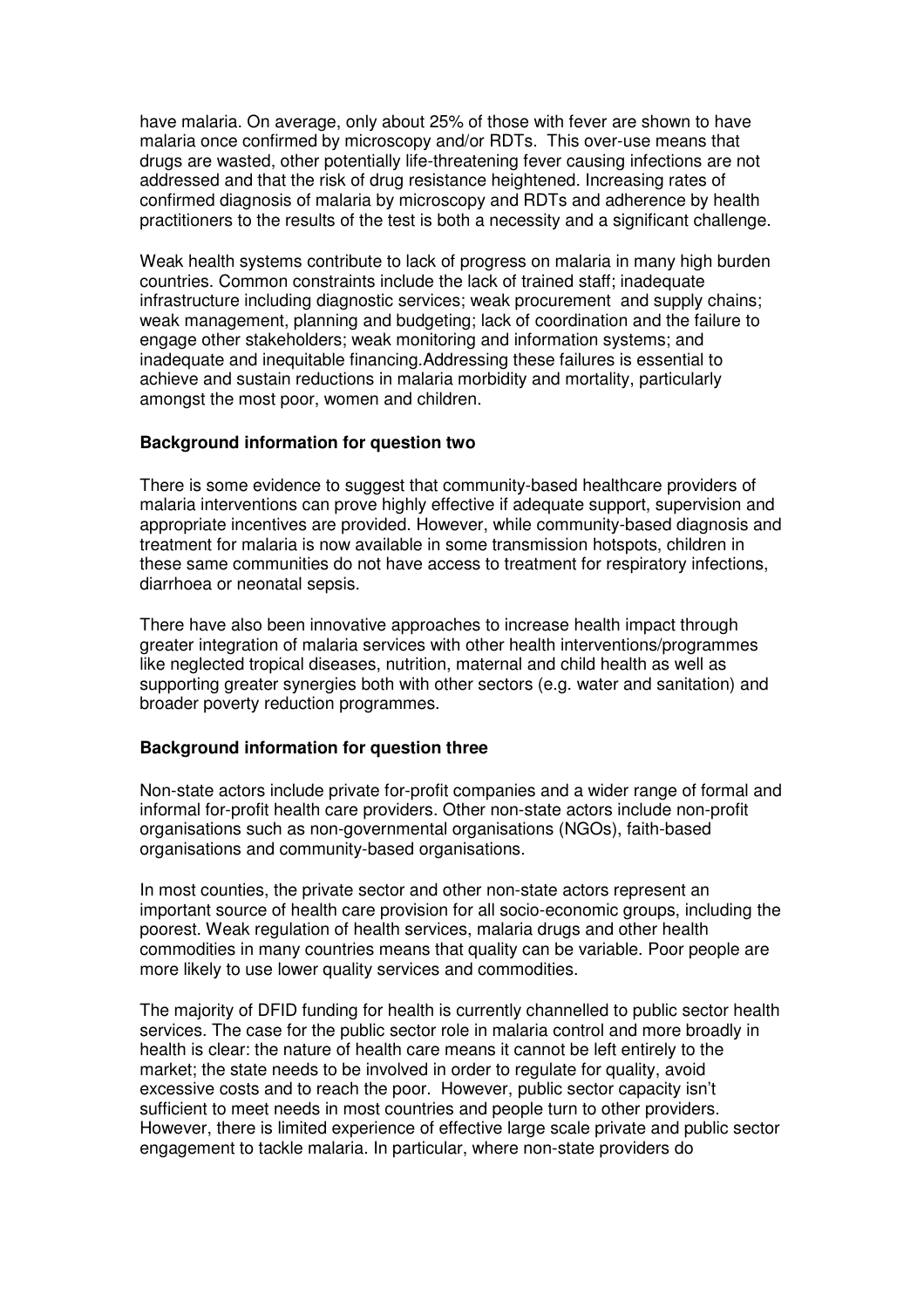complement public sector services, we need to ensure that overall provision is costeffective, high quality and equitable.

#### **Background information for question four**

There are multiple and often inter-related risk factors that affect an individual's vulnerability to malaria. Equally, there are multiple barriers that prevent people from seeking care including financial, geographical, information and gender barriers.

The poor suffer a disproportionately high burden of morbidity and mortality. Moreover, poor people benefit less from malaria control interventions, and are less likely to seek treatment when they fall sick. Malaria episodes impose significant costs on poor people, often trapping them in a cycle of poverty and ill health.

Malaria during pregnancy leads to negative health consequences for the mother, the pregnancy outcome, and the newborn's health. Women who were semi-immune to malaria before pregnancy become vulnerable to malaria when pregnant

Malaria accounts for an estimated 8% of global deaths in children under five years. In Africa this proportion increases to 16%. Even when they do survive, malaria in children is linked to stunted growth and impaired mental development that can have long term impacts on a child's educational outcomes.

A number of studies have shown that women often have limited decision-making and financial power to act in the event that they (or their children) have fever. This leads to failures and delays in seeking treatment. Women are also often less informed about malaria, partly due to lower literacy rates. This further limits their ability to seek appropriate care, with negative results for their own health and for their children during pregnancy and after birth.

Increased vulnerability to malaria is well documented amongst other groups such as those co-infected with HIV or suffering from other health conditions such as anaemia and malnutrition, thus increasing the risk of severity.

#### **Background information for question five**

Key drivers of malaria in these contexts include breakdown of health services and malaria control programmes; movements of non-immune people to, or concentration of people in, high risk areas for malaria; weakened nutritional state of the displaced population; environmental deterioration that encourages vector breeding; problems of food and medicine supply and of access to at risk populations and health services.

#### **Background information for question six**

The development of resistance was a significant contributor to the failure of eradication efforts in 1950s and 1960s. There is already evidence that resistance to ACTs is emerging in South East Asia. The use of single artemisinin based drugs (mono-therapy), rather than using them in combination, can help drive resistance. People may use mono-therapies due to lower price or lack of availability of appropriate combination treatments.

Experience suggests resistance can spread quickly to Africa. There is a narrow window of opportunity to dramatically reduce artemisinin mono-therapy and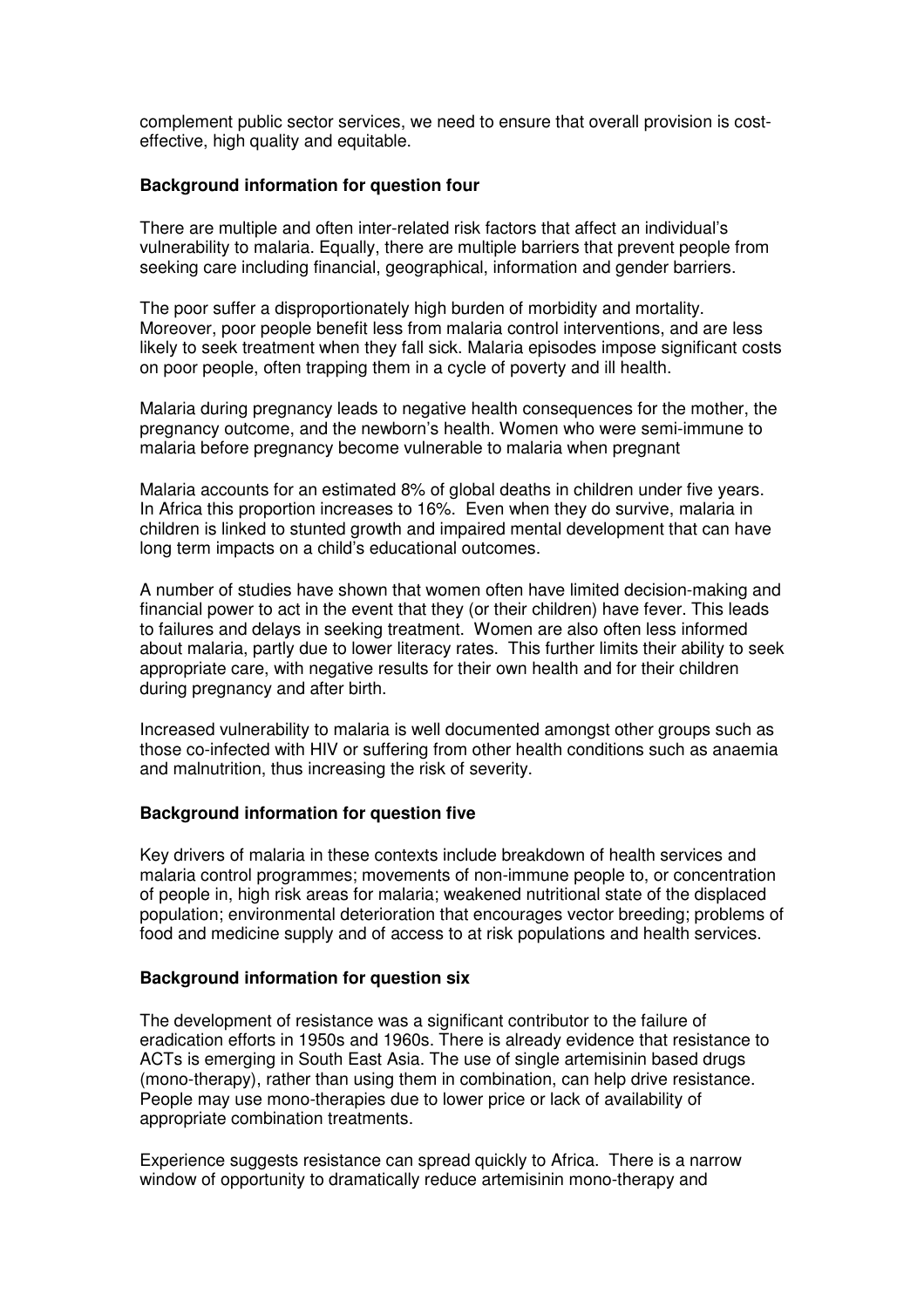investigate the best ways to halt or slow spread of resistance. In the longer-term, alternative drugs and new technologies will be needed. Similarly, LLINs are dependent on pyrethriod.insecticides. These are also vulnerable to the emergence of resistance.

Tackling resistance is a global public good that requires coordinated national and international efforts. Some of the actions needed to delay or prepare for resistance have long timeframes, uncertain outcomes and impact and value for money can be hard to measure. Examples include:

- Managing and building global malaria commodity markets to support the use of effective and high-quality drugs and commodities
- Supporting the development and implementation of evidence based norms, standards, policies and monitoring tools.
- Research to develop new cost effective diagnostics, insecticides and drugs
- Supporting the development of better drug formulations to increase acceptability and patient adherence
- Operational research to strengthen the integrated delivery of quality services

DFID may not be best placed to address some of these actions directly.

#### **Background information for question seven**

We want to focus our efforts in high burden countries. High burden can be defined both in terms of absolute numbers and in terms of relative risk of death. For example, in Ethiopia, with a population of over 80 million, there are 35,000 malaria related deaths reported a year with 0.64 malaria related deaths per 100,000 at risk. In Sierra Leone, with a population of just 5.6 million there are only 6,000 malaria related deaths a year but 1.03 malaria related deaths per 100,000 at risk.

Thirty-five countries are responsible for 98% of the total malaria deaths world-wide. They also contribute to around 96% of the total number of malaria cases. There are significant regional differences in both numbers of cases, deaths and type of infection. Thirty of these countries are found in sub-Saharan Africa (SSA) and 5 in South East Asia.

DFID has a presence in 16 high-burden countries and supports health programmes in twelve of these. These 16 countries are; Nigeria, Ethiopia, Kenya, Sierra Leone, Zambia, Ghana, Malawi, Mozambique, Burundi, Somalia, Burma and India, Tanzania, Sudan, DRC and Uganda.

We are also considering working through other partners to contribute to efforts in other high-burden countries where we do not have a physical presence.

**Thank you for your contributions.**